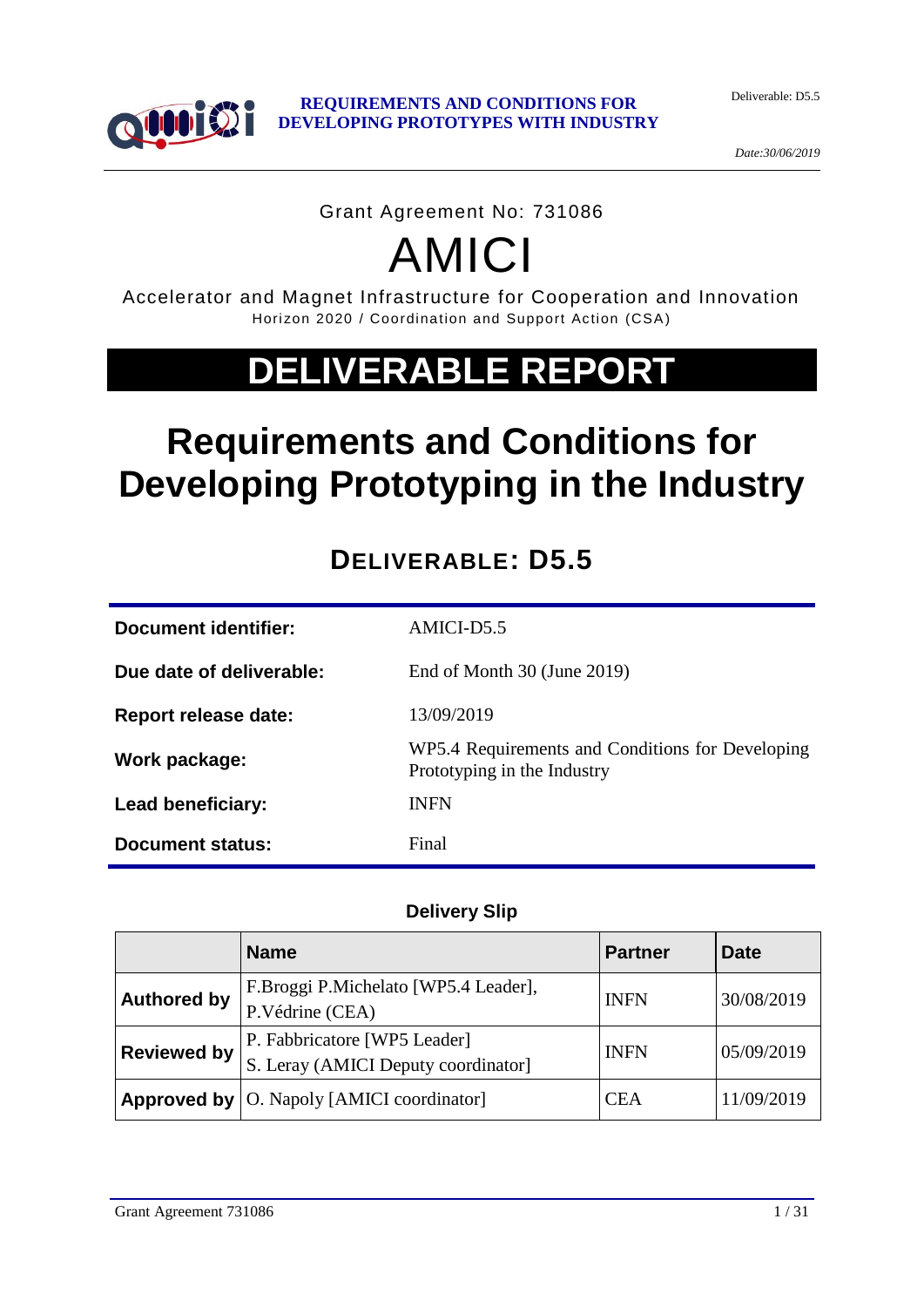

#### **Table of content**

| 1.               |                                                                    |  |
|------------------|--------------------------------------------------------------------|--|
| 1.1.             |                                                                    |  |
| 1.2.             |                                                                    |  |
| 2.               |                                                                    |  |
| 3.               |                                                                    |  |
| $\overline{4}$ . |                                                                    |  |
| 4.1.             |                                                                    |  |
| 4.2.             |                                                                    |  |
| 4.3.             | EFFICIENT USE OF EXISTING CONSTRUCTION AND TESTING INFRASTRUCTURE8 |  |
| 4.4.             |                                                                    |  |
| 4.5.             |                                                                    |  |
| 4.6.             |                                                                    |  |
|                  | 4.6.1.                                                             |  |
| 4.7.             |                                                                    |  |
| 4.8.             |                                                                    |  |
| 5.               |                                                                    |  |
| 5.1.             |                                                                    |  |
| 5.2.             |                                                                    |  |
| 5.3.             |                                                                    |  |
| 5.4.             |                                                                    |  |
| 5.5.             | POSSIBLE SCHEME FOR IP MANAGING BETWEEN TI AND INDUSTRY 13         |  |
| 6.               |                                                                    |  |
| 6.1.             |                                                                    |  |
| 6.2.             |                                                                    |  |
| 6.2.1.           |                                                                    |  |
| 6.3.             |                                                                    |  |
| 6.4.             | COMPETITIVE PROCEDURE WITH NEGOTIATION AND COMPETITIVE DIALOGUE 17 |  |
| 6.5.             | EUROPEAN COUNTRY LAWS FOR INNOVATIVE INDUSTRIAL CONTRACTS18        |  |
| 6.5.1.           |                                                                    |  |
| 6.5.2.           |                                                                    |  |
| 6.5.3.           |                                                                    |  |
| 7.               |                                                                    |  |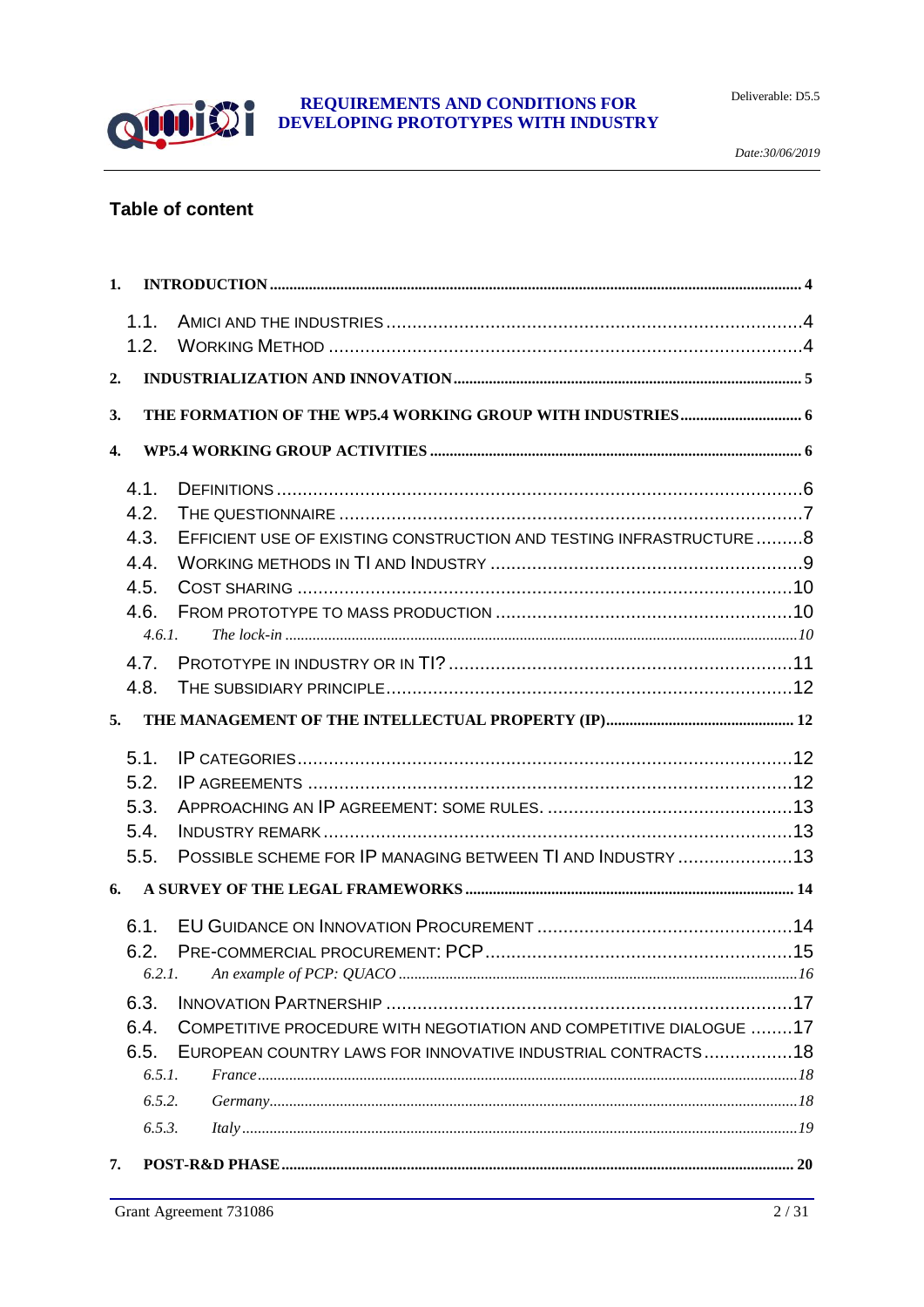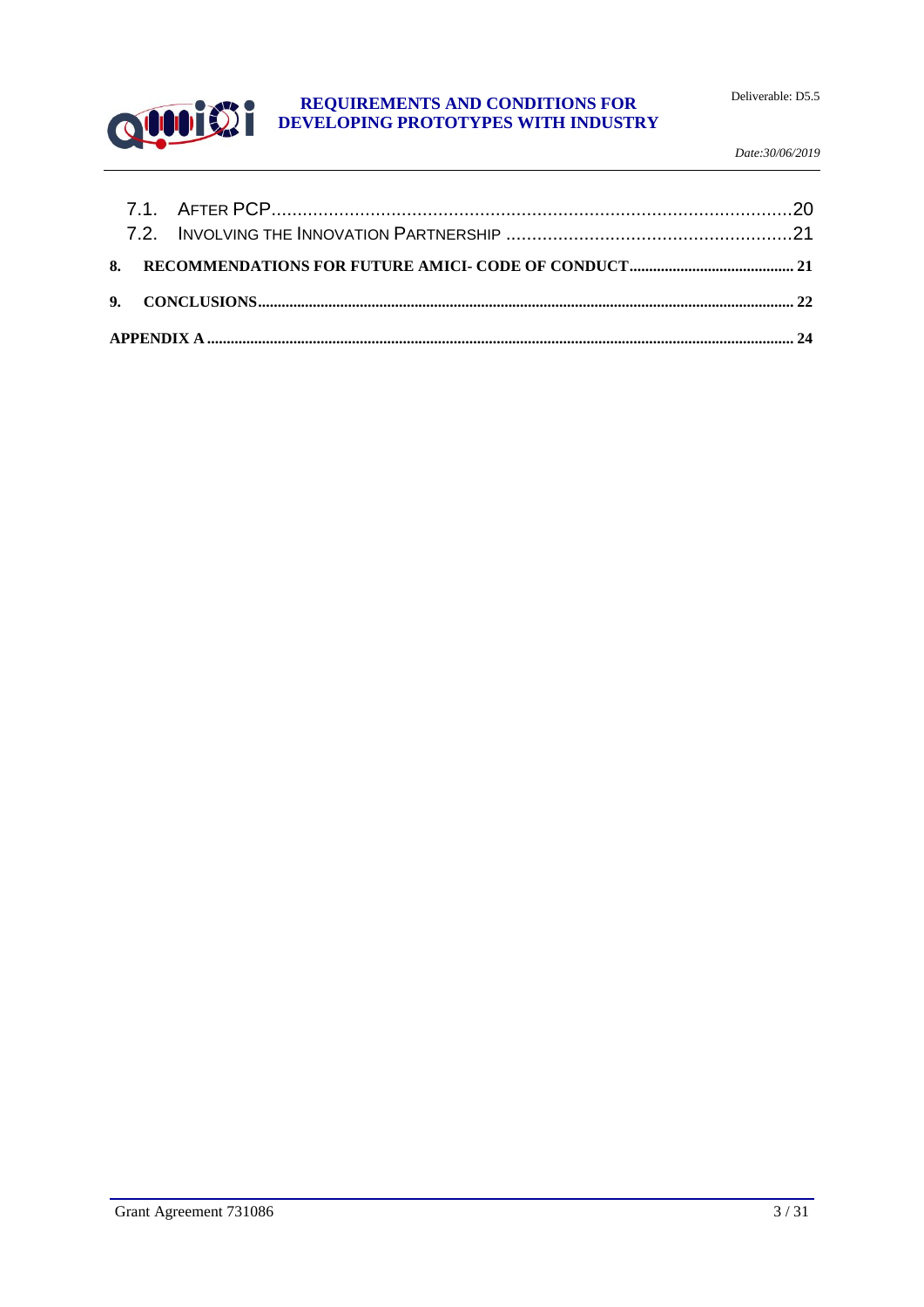# <span id="page-3-0"></span>**1. INTRODUCTION**

0000192

The aim of task WP5.4 is the definition, in cooperation with interested companies, of the basic requirements and conditions that can make attractive, feasible and effective to engage companies in developing prototypes of accelerator components (or significant accelerator parts) or large superconducting magnets. Since the beginning, it has been clear that this activity, called *industrialization*, aimed at placing European Industries in position to compete in the construction of new Research Infrastructures (RI) in Europe and worldwide, helps also in making the industry skilled in technologies with application beyond the RI interests such as in medical, industrial and safety fields. In other words, the industrialization is one way for promoting the innovation, which however AMICI studied in a specific and much more articulated ecosystem industry-TI in the framework of the Work Package 4 *Innovation.*

#### <span id="page-3-1"></span>**1.1. Amici and the industries**

As all the WP5 activities are based on a tight relation with industry, it was necessary to set-up a collaboration frame with the companies working in the field of accelerator and superconducting magnets. This need is in fact common to the whole AMICI project and constitutes the main objective of the Work Package 1 Task 2 (Organization of the participation of Industry). During the first three months of the project a specific workshop was organized, the 'AMICI Partner and Industry Days for Scientific Technology Infrastructure' meeting, which took place in Padua, on April 18- 19, 2017. In this meeting, the goal of the AMICI project was presented to the participating companies, focusing their attention in particular on the tasks and activities in which industry is going to play an important role, and to collect their comments, suggestions and expressions of interest in order to organize their involvement in the most effective way.

Regarding the industry interest for the WP5 activities, up to 13 companies expressed their interest in being informed of the activities of the different WP5 Tasks and from 2 to 6 companies were willing to participate to WP5 working groups studying the problems and proposing solutions.

#### <span id="page-3-2"></span>**1.2. Working Method**

In order to study, analyse and elaborate a proposal governing the relation industry-TI in the prototyping activities, the working group AMICI-Industry played a central role, which along the three years activities has been a permanent forum for discussing the different approaches and points of view with the aim to achieve reasonable syntheses. After the Industry Days, six companies were actively working with WP5.4: ASG Superconductors (Italy), ANTEC Magnets, S.L.U. (Spain), Babcock Noell GmbH (Germany), ELYTT (Spain), Zanon (Italy), Sigmaphi (France).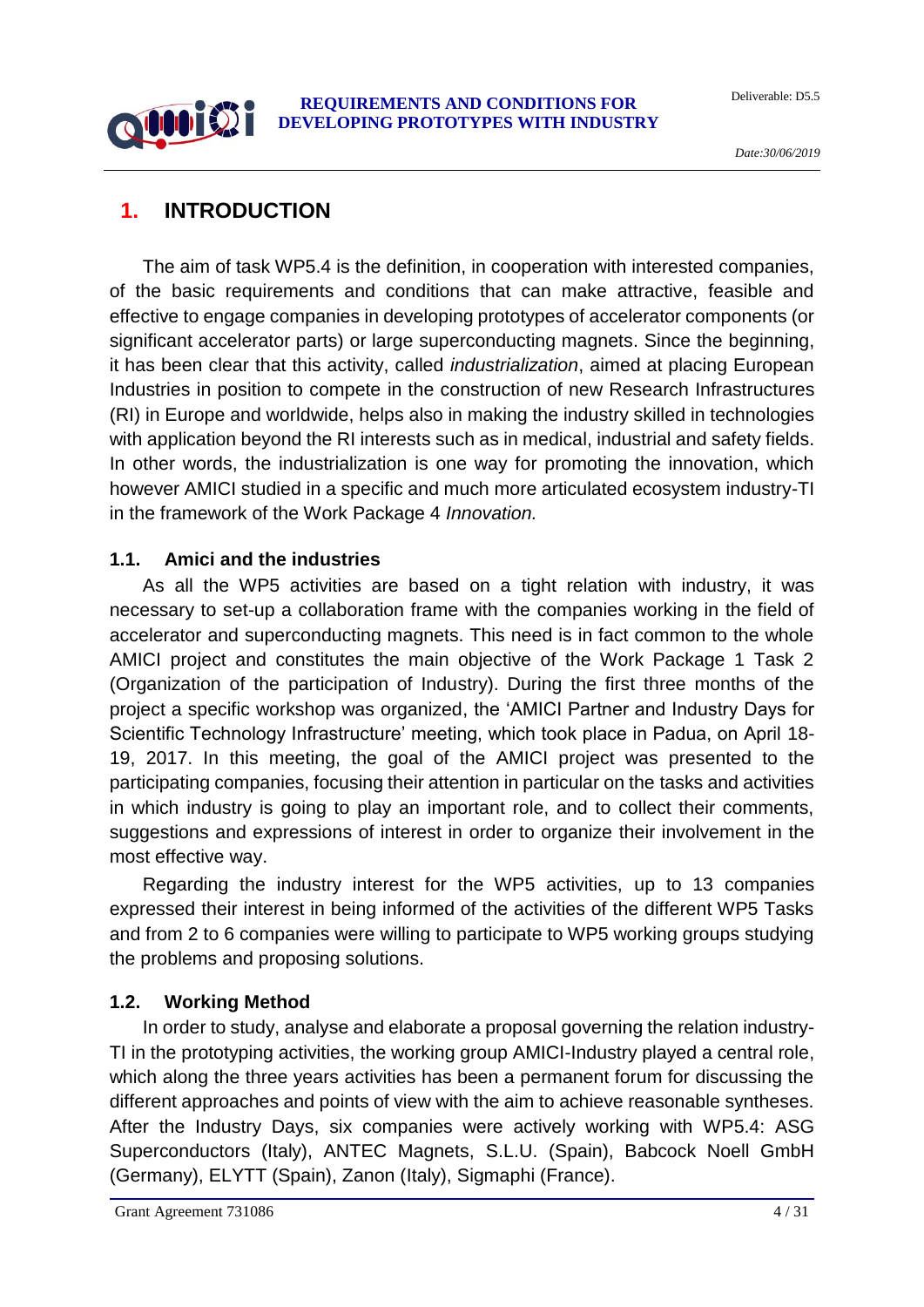As a first step, a questionnaire was sent to these companies for defining advantages and disadvantages when dealing with the collaboration between Technological Facilities and Industry in prototype developments. The industrial partners were asked to comment the different scenarios by assigning a rank to the entity of the advantage or disadvantage (High, Medium, Low and Negligible), and possibly commenting and adding further pros or cons. The construction of prototype with industry was debated in depth in two dedicated meetings of the T5.4 Working Group: the first was held in Milano (January 25th, 2018) and the second at Bruxelles (February 6th, 2018), this latter meeting being a satellite meeting of the "Accelerator-Industry Co-Innovation Workshop" (Bruxelles, 6-7 February 2018). Other meetings took place during the annual meetings of the AMICI collaboration. Two important aspects emerged from these meetings:

- 1) a *Subsidiarity Principle,* strongly supported by industries, stating that if industry is interested and has the technical capacity for developing a prototype, this should be favoured; the Technological Infrastructure (TI) should be involved only if industry is not able to do it.
- 2) The management of the Intellectual Property (IP) in the collaborating activities between TI and Industry. This aspect was discussed in a larger frame during a dedicated workshop organized co-jointly by AMICI and ARIES at CERN on May 16th [\(https://indico.cern.ch/event/723985/\)](https://indico.cern.ch/event/723985/).

However the Work Package 5.4 activities were not only restricted in the framework of the Working Group but took also advantage of the information and discussions with other AMICI WPs, in particular with the WP4, dedicated to Innovation, which performed a wide survey among a large number of Industries.

Finally, a survey was performed for understanding the present legal frameworks in the EU for the collaboration between Industry and Academia in the development of prototype. This activity received a strong support of INFN office for external funds

All these activities are reported in the present document, including also comments and conclusions.

## <span id="page-4-0"></span>**2. INDUSTRIALIZATION AND INNOVATION**

As mentioned in the Introduction, Industrialization and Innovation are strongly related. In the framework of the report D4.1 a clear definition of innovation through 4

00000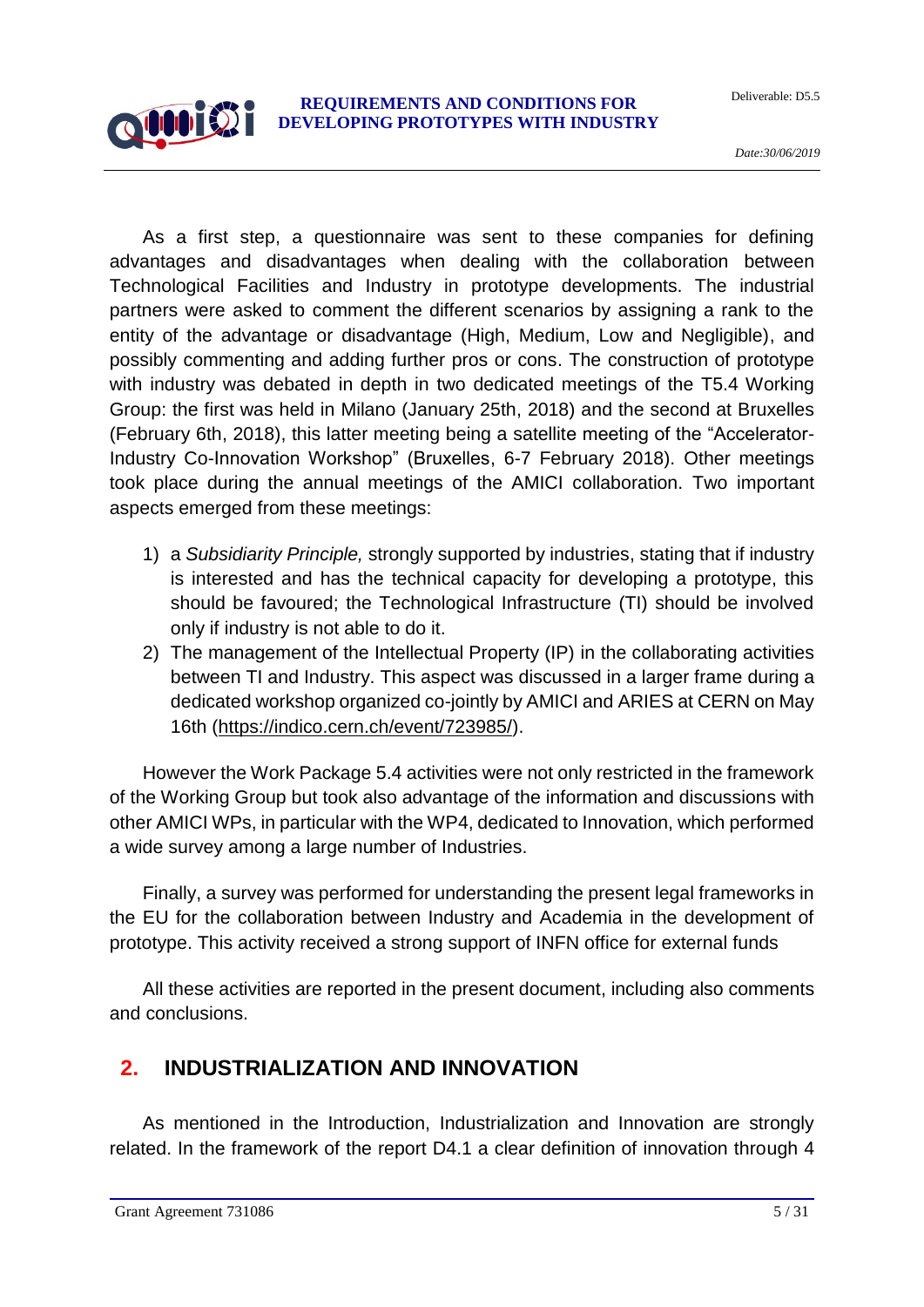main strands is given. In particular, two strands of Innovation have relation with Industrialization:

• *Co-innovation: co-development of products, processes or services by the TI and Industry to meet shared technology development requirements*. When this technology is dedicated is inherent to components for accelerator or superconducting magnet, it is a case of Industrialization.

• *Outward Innovation: The translation of products/ processes/ services developed within the TI out to Industry for the purposes of industrialisation/ commercialisation*. This is a typical case of technology transfer, founded on the need to make the industry able to produce on large-scale components for accelerators or superconducting magnets, having an impact on the industry market beyond the scopes of RI.

In both cases when dealing with the construction of prototype, as already remarked in the AMICI proposal, taking a leading role in the construction of prototypes for the TI, can represent for industry a very effective way to acquire first-hand knowledge of cutting-edge technologies and to provide feedback on engineering aspects that are important for the following industrialization process.

## <span id="page-5-0"></span>**3. THE FORMATION OF THE WP5.4 WORKING GROUP WITH INDUSTRIES**

At first, the working group with the known industries involved in any kind of past or ongoing collaboration with INFN has been constituted. This was done during the industry meeting held in Padua 17-18/April/2017, attended by 83 participants, including 44 delegates from industries

Many industries and research institute showed interest in investigating problems and advantages in the industrialization and prototyping process. In particular, 13 companies expressed interest in being actively involved in a WP5.4 working group. Later these companies were asked to confirm their interest and to indicate the name of a contact person who can actively work. Eight companies confirmed their participation and consequently joined in the AMICI-Industry working group: ANTEC Magnets, ASG Superconductors, Babcock Noell, Elytt Energy, Ettore Zanon, OCEM, Oxford Instruments, Thales Communications and Security. Later on, six companies among these were actually active in the WP5.4 activities.

## <span id="page-5-1"></span>**4. WP5.4 WORKING GROUP ACTIVITIES**

#### <span id="page-5-2"></span>**4.1. Definitions**

**QUOID** 

The development of a component for an accelerator could require a long R&D activity moving from feasibility studies to the construction of models and prototypes. A possible definition of the constructive phases of the R&D is the following: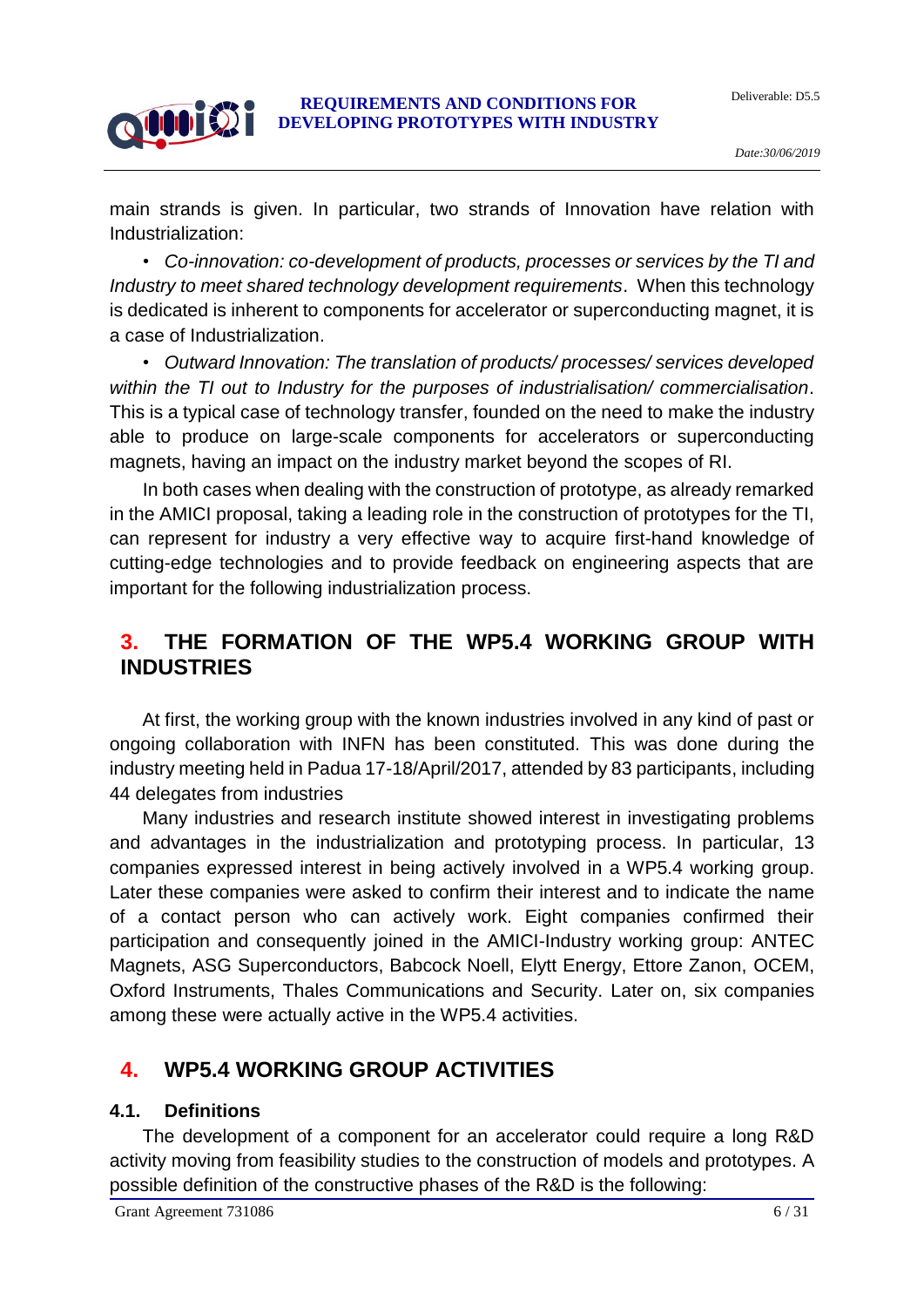# 0000192

#### **REQUIREMENTS AND CONDITIONS FOR DEVELOPING PROTOTYPES WITH INDUSTRY**

**Model**: A device based on first development of conceptual ideas with a scaled (and many times progressive) approach. Usually tooling is not (fully) available yet. Many models could be necessary before moving to the next step of prototyping. In terms of Technology Readiness Level, a model stays in the range TRL4-TRL5.

**Prototype:** An almost mature component, for final assessing and training of tools and manufacturing methods. In principle, it could be used in an accelerator. In addition, in this case more than one prototype could be required before moving to the following step of component production. A prototype can range between TRL6 and TRL8.

**Mass Production:** Mature components. No more changes applied with respect to the last prototype (TRL9)

In this report, actually, what is called prototyping in fact covers both real prototypes and most mature models.

#### <span id="page-6-0"></span>**4.2. The questionnaire**

Before organising the first meeting of the working group, a questionnaire was prepared to better understand the degree of interest and organise the discussion.

The questionnaire was intended to envisage and understand the problem of prototyping in case the activities are performed in collaboration between the Technology Infrastructure and the Industry.

Given the nature of this questionnaire as preliminary information for the future work, it was submitted to the only eight companies of the WP5.4 working group. At that stage, this number of companies was considered acceptable considering that about 20 companies were actively collaborating with AMICI activities (33 companies were participating to the Padua meeting). For a complete information we must say that, according the survey done in the framework of WP4.1 activities (see report on ACCELERATOR MARKET STUDY DELIVERABLE: D4.1), there about 130 different companies involved at various levels in the accelerator and superconducting magnet technologies.

Five answers were received, so a good interest in the questionnaire was shown. In appendix A of this report a more detailed description of the questionnaire is reported with a synthesis of the answers received. A series of advantages and disadvantages were envisaged regarding various possibilities for TI-Industry collaboration in prototype developments. The industrial partners were asked to comment the different scenarios by assigning a rank to the entity of the advantage or disadvantage (**H**igh, **M**edium, **L**ow and **N**egligible) and possibly commenting. In synthesis, the advantages of TI-Industry collaboration are considered higher than the dis-advantages especially if the prototype is constructed in the industry.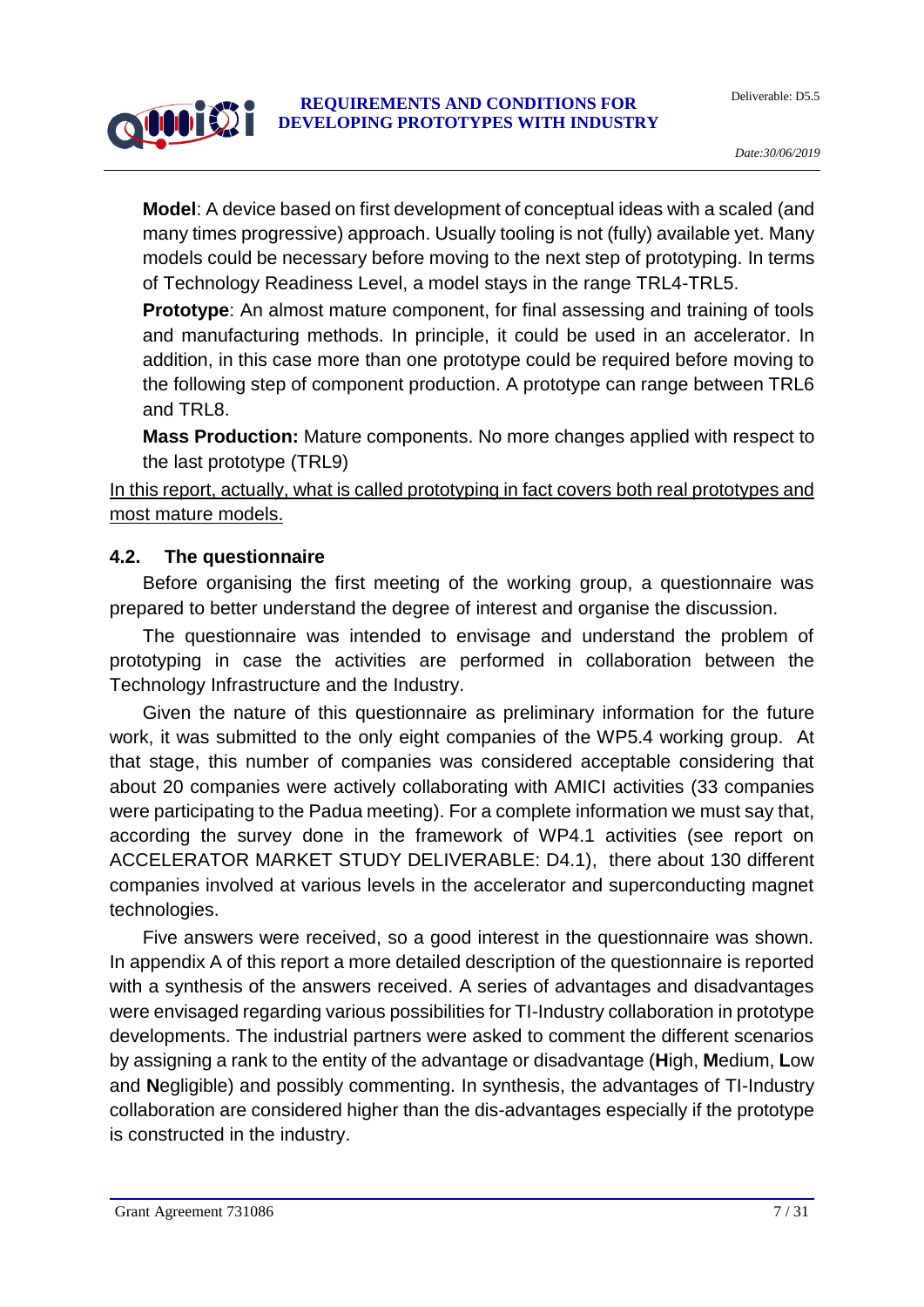# 0000192

#### **REQUIREMENTS AND CONDITIONS FOR DEVELOPING PROTOTYPES WITH INDUSTRY**

The results of the questionnaire and the main problems for this kind of collaboration were pointed out and discussed in a meeting held at CEA-Saclay on 19/12/2017 and in a meeting at LASA, with streaming connection on 25/1/2018.

The main points that have been highlighted are listed here:

- It is generally recognised the advantage for both TI and industries of keeping in operation tooling or big infrastructures developed for previous projects (see subsection 4.3).
- Insurance problems are envisaged for workers hosted by the collaborating structure (the construction of prototype may require the presence of TI personnel in industry and vice versa).
- Different procedures adopted in TI and industry may constitute an obstacle (see sub-section 4.4).
- Cost sharing is a matter to be discussed case by case (see sub-section 4.5)..
- The Intellectual Property was identified as a critical point.
- Legal framework setting constraints, when selecting the collaborating industry, could limit the degree of collaboration. (see sub-section 4.6).

In the following sections, the main points and conclusions of the discussion are reported.

# <span id="page-7-0"></span>**4.3. Efficient use of existing construction and testing infrastructure**

In general a large project involving accelerator or superconducting magnets requires that both TI and Industry set-up dedicated infrastructures composed of special tooling, equipment, services and personnel, requiring investments in the order of several M€.

Many Technical Platforms of AMICI were realised for the constructing or testing aims of some specific project: as an example almost all the TPs of CEA, DESY and INFN for cryogenic radiofrequency test of cavities or module were installed for the Tesla Test Facility and soon after the XFEL projects in DESY.

At the same time for the mass production (or large scale production) of accelerator components or superconducting magnets for large projects the industry must install and put in operation expensive tooling constituting by themselves an infrastructure requiring a large initial investment and maintenance costs. An example is the complex and structured equipment needed for the construction of the superconducting dipoles and quadrupoles of the Large Hadron Colliders and for the large superconducting magnets involved in the experimental areas of LHC. Many European companies were involved in this enterprise (Ansaldo Superconduttori, Babcock-Noell, Alstom, Tesla Ltd, ..) requiring parallel production lines operating at a high production rate for being able to fulfil the LHC schedule.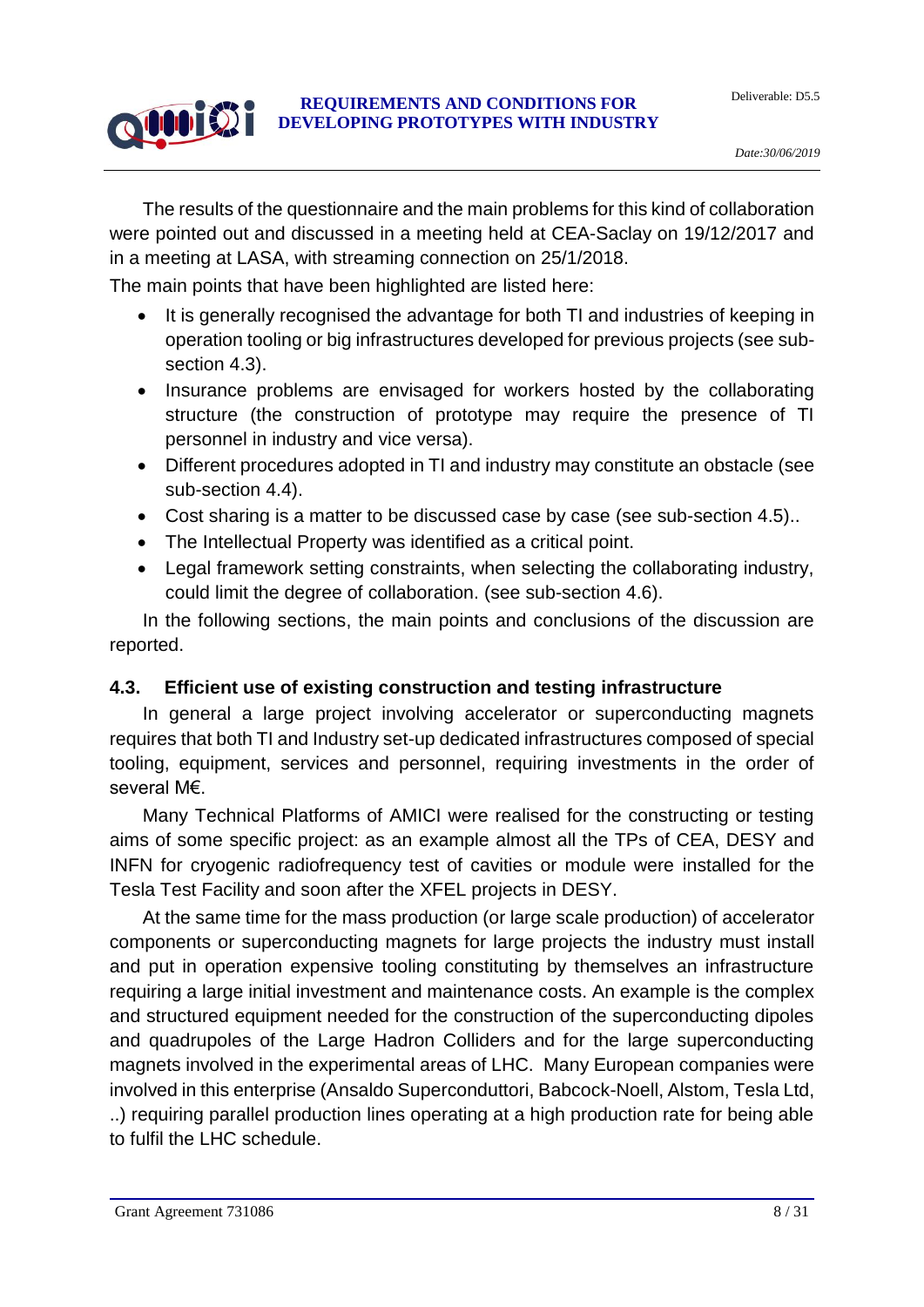In both cases once the project has been completed these *ad hoc* infrastructure are no more needed unless they can be revamped for being used in a new projects. This can be partly done for the TI infrastructures. In particular AMICI members are managing not only to keep their Technical Platforms up-to-date but also to put available, in organised way (see http://eu-amici.eu/technology\_infrastructure), these high cost tooling/technologies to the industry for their scopes in the external market (i.e. the marked not explicitly related to accelerator or superconducting magnets). It is more difficult that industry can maintain for long time their infrastructures, which in many cases were dismantled; precious tools were dismissed and scraped, while the skilled personnel dispersed or lost (when hired with fixed term contracts).

Though it is unavoidable that all technical infrastructure dedicated to a specific project cannot be kept, as is, for a long time when the project is completed, many of these infrastructure can be kept alive if better integrated in the ecosystem proposed by AMICI and centred on the AMICI TPs and, in the next future, on industrial infrastructures constituting all together a solid network providing in coordinated way services (aimed to test or manufacture) for R&D projects, construction of new RI and industrial market.

#### <span id="page-8-0"></span>**4.4. Working methods in TI and Industry**

0000102

Joint developments of prototypes of accelerator components and superconducting magnets have to suitably homogenise the technical and managing approaches of TI and Industry. To this aim a very basic aspect is constituted by the common knowledge, background and use of material and components properties, a specific matter studied by the Task 2 of WP5 and reported in DEFINITION OF THE POSSIBLE STRUCTURE AND CONTENT OF A DATABASE FOR MATERIALS AND COMPONENTS DELIVERABLE: 5.1). A further important aspect is related to the quality assurance plan, in particular the qualification of construction and testing methods and the management of non-conformities are crucial. A further aspect is related to the organization set-up of the industry and TI. Companies usually approaches the construction of a prototype not very differently than the mass production involving as central figure a product manager acting as unique industrial interface counting on the support of a main engineer, a tooling engineer, a responsible for the construction (often responsible of the whole workshop) and a quality manager, all working according an industrial quality standard focussed on mass production. On the other side (the TI) there is a group of scientists and technicians strongly integrated and following different quality standards focussed on the achievement of optimal performances. In order to suitably perform a co-joint activity a reasonable and practical common organization shall be found. To this aim it is fundamental the experience gained both in the past when standard contracts have been awarded from TI to Industry and (mainly) in the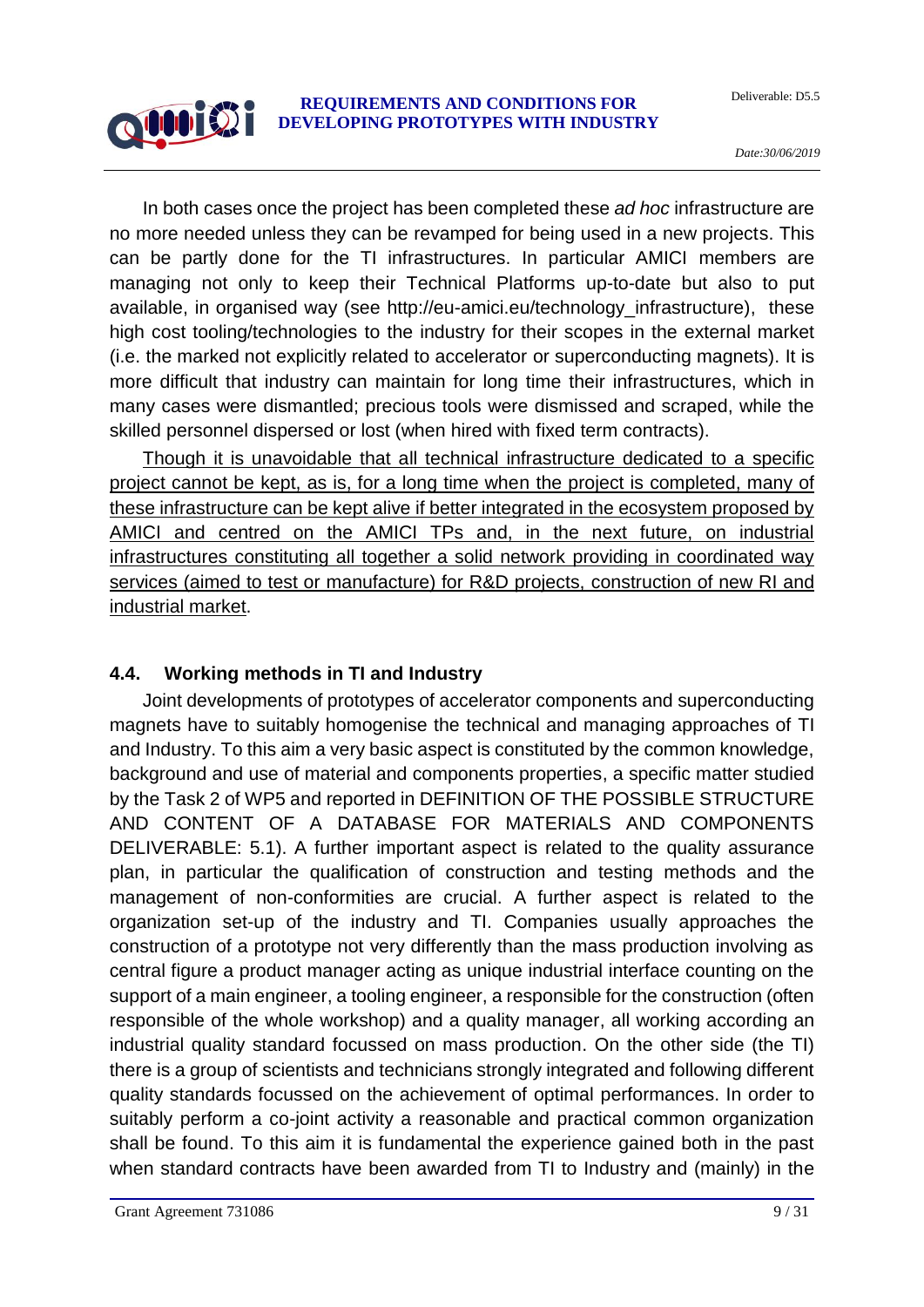Deliverable: D5.5



present time having available legal tools for innovation contract such as the Pre Commercial Procurements or the Partnership for Innovation.

#### <span id="page-9-0"></span>**4.5. Cost sharing**

A question has been asked by AMICI about "*To what extent, and under which conditions is industry open to sharing the costs of a prototype with the Technology Infrastructure?"*

The comments from industries pointed out that in fact the cost is not the most relevant parameter. The interest of the industry is to participate from the beginning to the design of a prototype rather than having a limited role in the manufacturing of the prototype. Industry is available to invest a significant amount of money on R&D if there is large enough business potential. It was often remarked that the *built-to-print* approach, many times used by TI, also when awarding contracts for components with a significant R&D, constitutes a limit to the potential capabilities of Industry in learning and understanding the technological aspects in view of further developments.

#### <span id="page-9-1"></span>**4.6. From prototype to mass production**

Many times the development of a prototype is precursor of some contract for mass production. *Is the Industry interested in a prototype development in view of the future contracts?* The answer from industry seems not to be "*yes in any case*" but rather "*yes, depending on the objects to be manufactured*". In other words, the economical value of a contract is not the unique parameter. Again, Industry is much more interested in learning and developing technologies to be used in a wider field.

#### <span id="page-9-2"></span>**4.6.1. The lock-in**

A further consideration is related to the transition from prototyping to mass production: the companies of the WP5 working group reported examples of public contract in Europe for which the development of a prototype in Industry has prevented the particular company be involved later in the tender for mass production. In general, the national laws for public contracts are trying to avoid the so-called *lock-in* (in this case, it means that a company developing a prototype has an advantage with respect other competitors and the TI should be forced not to award contract to this particular company). Of course, the possible exclusion from a bid, due to a previous involvement in the R&D phase, could constitute one of the main obstacle to TI-Industry collaboration for prototyping, especially in domains in which only a very small number of companies are able to satisfy to the required high technical standards.

In general the problem of the vendor lock-in appears critical in the Information & Communication Technology, requiring legislative interventions at national laws under indications of the European Commission, who stated that ("Against lock-in: building open ICT systems by making better use of standards in public procurement" , Com (2013) 455 final of 25 June 2013") *lock-in occurs when the administration cannot easily*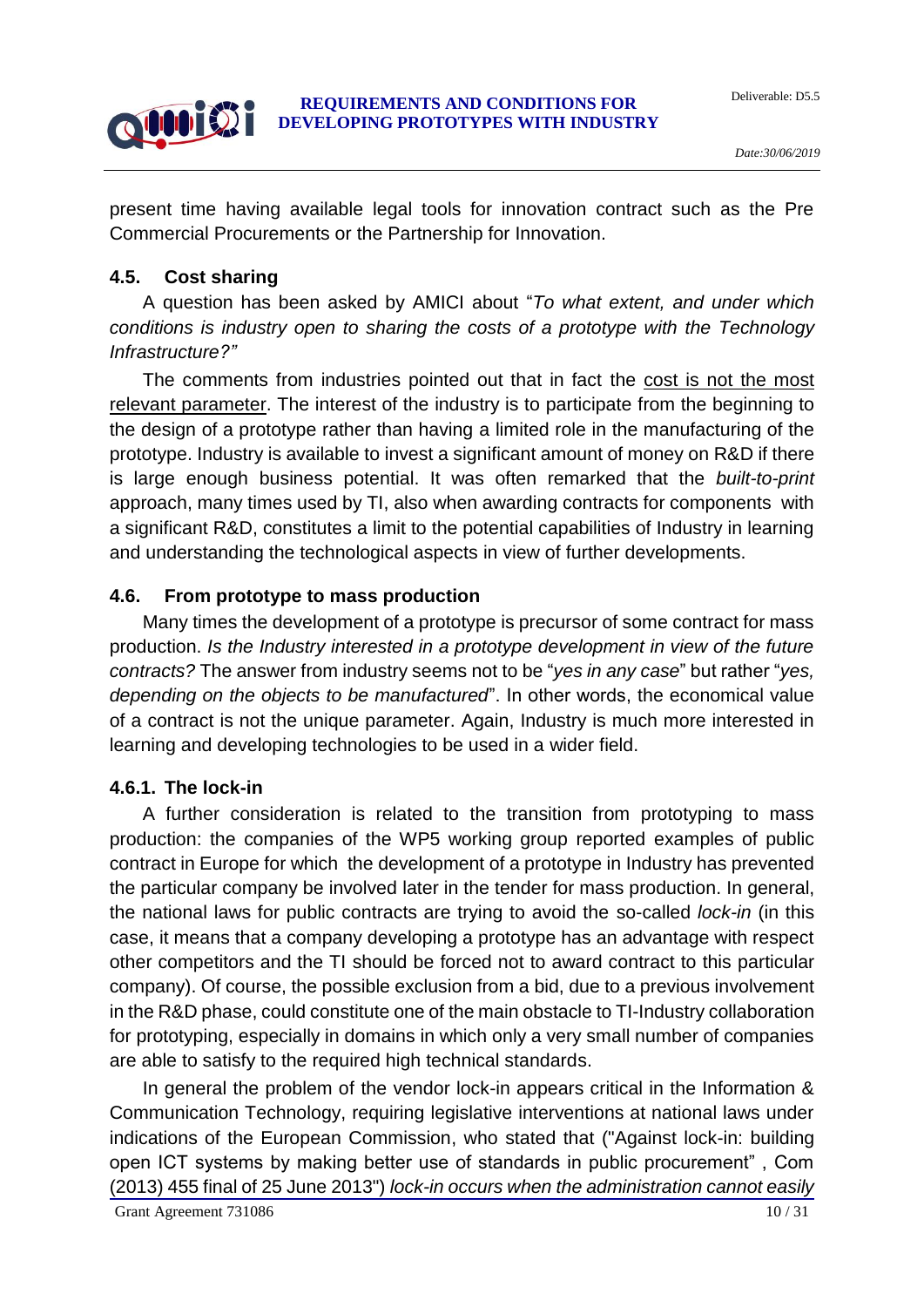*change supplier when the contractual period expires because the essential information on the system is not available which would allow a new supplier to take over the previous one efficiently.* The lock-in is therefore propitiated by the possession of confidential information, by the exclusive that the supplier can boast on the spare parts or on the consumables related to the hardware technology provided, by the in-depth knowledge of the customer's needs, from the high costs that would derive to the latter from the migration of data from one system to another and so on. Different solutions are envisaged in the above EC document for avoiding the lock-in, not easily applicable when moving from ITC technology to accelerator and superconducting magnet technology:

- 1) The first tool to be used is the proper organization of the awarding procedure to minimize the risk of being trapped by the selected supplier, for example by choosing to base the technical specifications on standards. For accelerator components or superconducting magnets requiring specific developments the use of standard (meaning standard component) is applicable in a few cases. This solution does not appear really effective or applicable.
- 2) The approach based on the life cycle cost, which allows to take into account not only the initial cost of the service or supply, but also the future costs of the maintenance of the solution, introducing in the tender documents the appropriate clauses. In addition, this solution is tightly related to the ICT world and does not seem appropriate for the AMICI field of interest.
- 3) Interesting tools, in case there is a need to develop new products and services, are the pre-commercial procurement (PCP) and the Partnership for Innovation (presented and discussed in next section). Given the natural competitiveness of the tools and the possibility of directing research and development towards solutions able to avoid or minimize the risk of lock-in, the PCP and the Partnership for Innovation could be well suitable for accelerator and sc magnets
- 4) Another potentially very useful tool, also to verify how true it is that the maintenance of the bond with the original supplier represents an obligatory choice or, in any case, in actual advantage for the public administration, is that of the preliminary market consultation.

We will come back on the lock-in issue and the ways to avoid it after presenting and discussing the legal frameworks for public contracts involving a high degree of innovation.

#### <span id="page-10-0"></span>**4.7. Prototype in industry or in TI?**

A further question asked to companies was about the preferable location for the prototype development. It was concluded that it depends on the case and the manufacturing equipment could be a decisive aspect. The companies expressed their preference to develop the prototype in their facilities rather than moving personnel in

**QUOID!**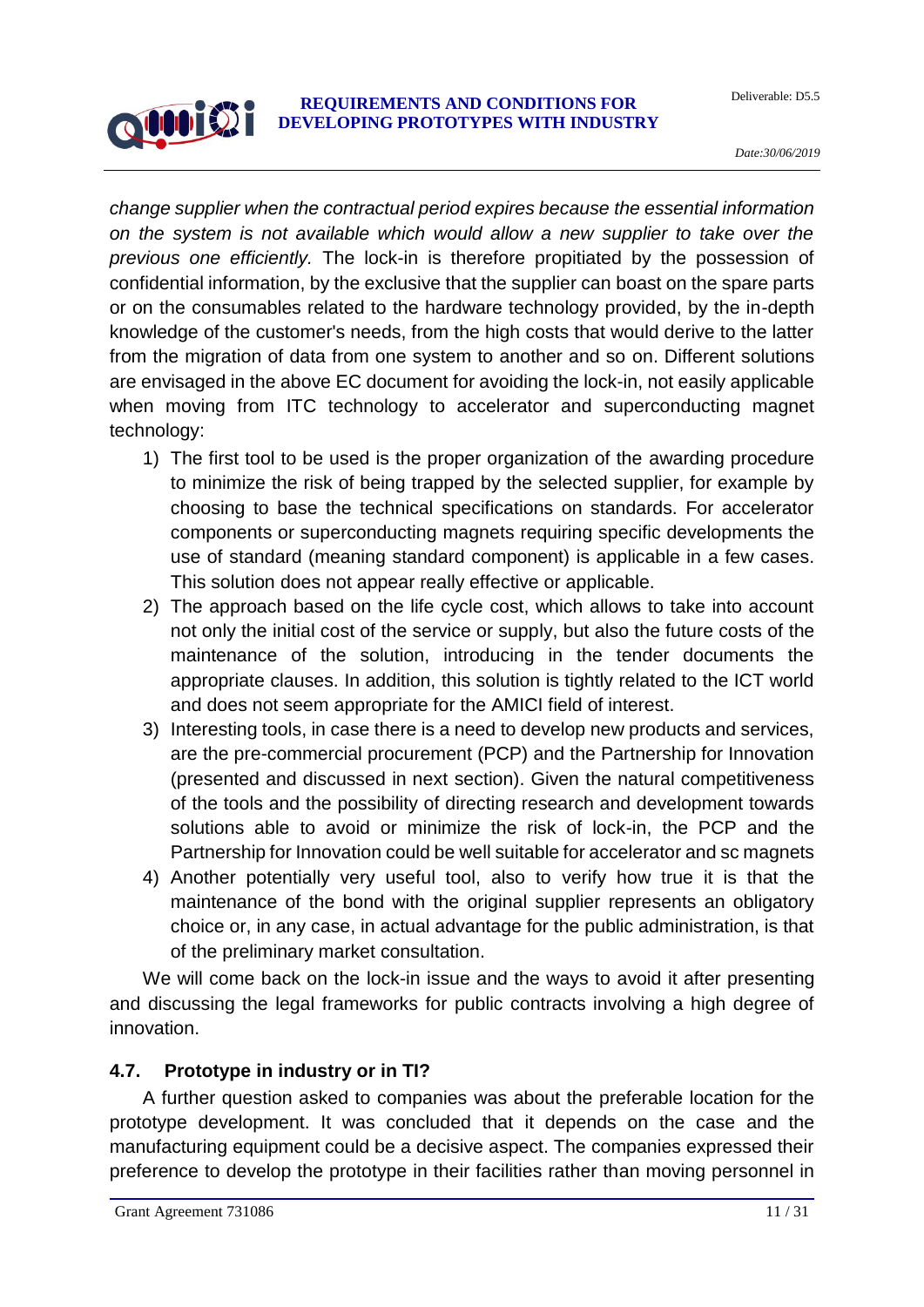Deliverable: D5.5



#### **REQUIREMENTS AND CONDITIONS FOR DEVELOPING PROTOTYPES WITH INDUSTRY**

TI laboratories. The main reason seems to be a better and more synergic use of the personnel with their facility (better allocation of human resources).

## <span id="page-11-0"></span>**4.8. The subsidiarity principle**

Most companies formulated a principle of general nature to be followed in the TI-Industry relations*, the 'subsidiarity principle*' according to which '*if industry is interested and has the technical capacity for developing a prototype, this should be favoured; TI should be involved only if industry is not able to do it*".

It was generally agreed that in case of a very innovative object it is very difficult to involve the industry in the conceptual design phase for two reasons: a) in an early stage the operating characteristics of the component are not well defined yet and need iterations through preliminary studies and specific developments (early model stage in our vocabulary); b) if some critical developments are made only in industry, there is the risk to of losing high tech tools and/or expertise in the TI. Only once the object characteristics have been defined and a preliminary concept developed (Late model or prototype stages), the Industry can be suitably involved. In case of less innovative objects, industry can be involved in an earlier stage and the subsidiarity principle be applied.

# <span id="page-11-1"></span>**5. THE MANAGEMENT OF THE INTELLECTUAL PROPERTY (IP)**

# <span id="page-11-2"></span>**5.1. IP categories**

IP in Academia. Academia's requirements for IP generated in a project are primarily to publish results of research and show the impact of the establishment's research in tangible terms; this can be through licensing IP for royalty income or sale of know-how through consultancy.

IP in Industry. The organisational goals will be to gain a competitive edge from future new products and processes. Industry requirements for the IP generated in a project will be to give a company freedom to operate, to make and sell the new products, services in the future.

IP in R.I. or T.I. A government-funded laboratory's IP requirement for IP generated in a project is generally a hybrid of industry and academia; primarily it requires its IP in order to efficiently operate the laboratories through publication or patenting. Another strategic goal of R.I.s is to transfer their IP to industrial partners for industrial application outside their research field through licensing or selling IP that is not critical.

In cooperative developments, the different interests for the IP shall be merged through suitable IP agreements.

# <span id="page-11-3"></span>**5.2. IP agreements**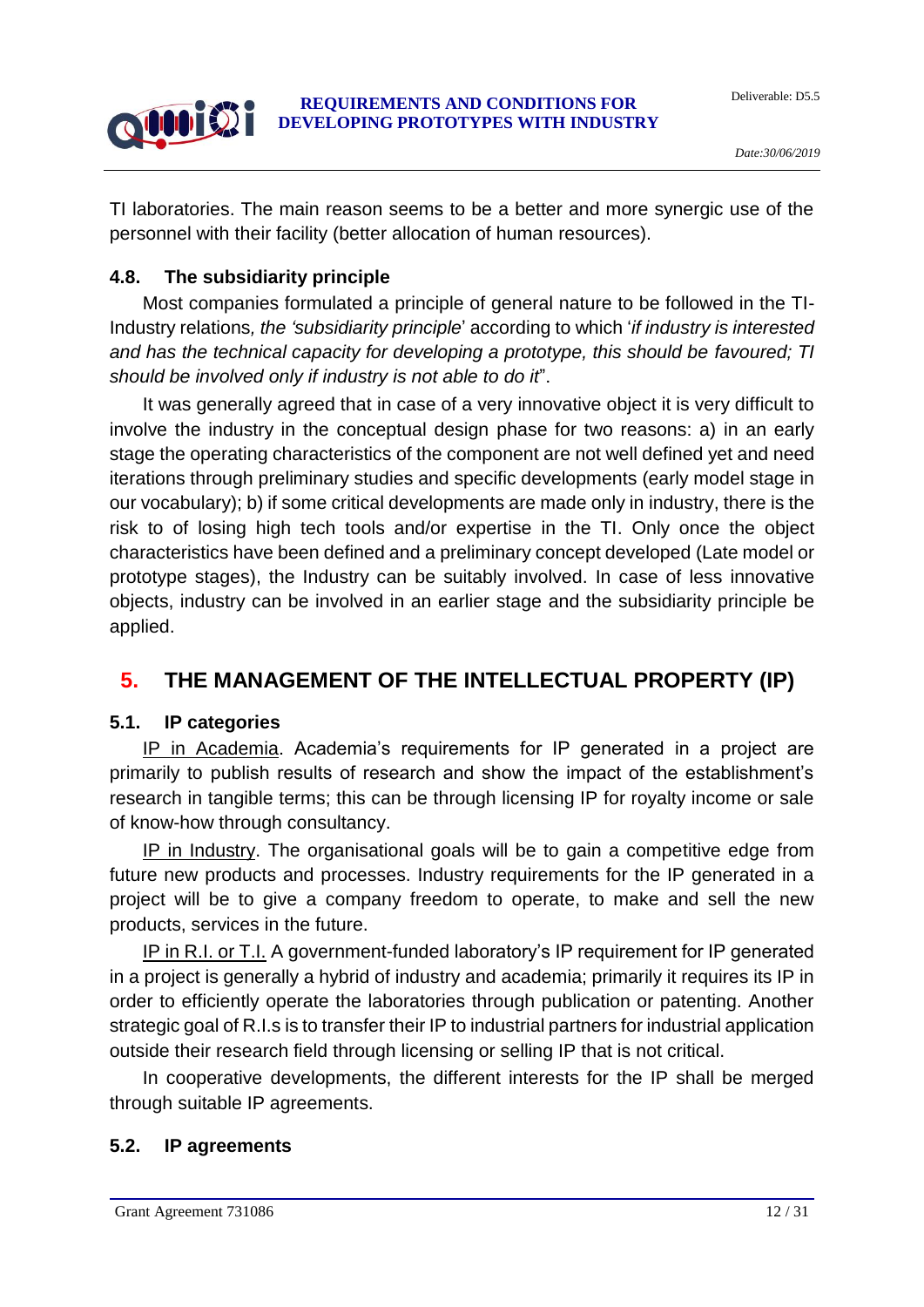The Research Institutions working in accelerator and superconducting magnets fields are extremely open to cooperating with industries and negotiating appropriate agreements on a case by case basis. TI through KT (Knowledge Transfer) offices are willing to bring their knowledge and technologies to the market: the companies play a key role in this process. Companies can exploit their engagement in the industrialization phase in order to develop expertise and become more competitive.

#### <span id="page-12-0"></span>**5.3. Approaching an IP agreement: some rules.**

- For the first contacts, confidentiality should be assumed if no confidentiality agreement is in place ('*presumed confidentiality'*), as a point of mutual respect for each other's IP.
- As soon as the ideas take shape and the relations become more formal a retrospective agreement can be put in place, so all parties can speak freely without jeopardising their or partner organisation's procedures.
- Back office support, finance, legal and IP management should be brought into discussions early on, to support the technical teams. The IP manager and legal teams should take the lead in contractual discussions to protect the technical teams working relationships.
- When it comes to bidding all the IP to be used in the project should be listed as background IP and provisions should be made for the addition of background IP throughout the project.
- The hard decisions need to be made at the beginning and communicated in a clear and consistent way in order to manage expectations; be fair, be reasonable, and endeavour to understand partner perspective and motivations.

#### <span id="page-12-1"></span>**5.4. Industry remark**

0000192

Companies involved in the knowledge transfer activities ask for more confidentiality on trade secrets, direct access to the know-how needed to exploit any licensed patent and exclusive advantages with respect to their competitors: all these requests can be met by means of specific agreements (licenses, research contracts, partnership, etc).

#### <span id="page-12-2"></span>**5.5. Possible scheme for IP managing between TI and Industry**

On the basis of the current experience, it is commonly believed that possible schemes for managing the IP in the TI-Industry collaborative developments can be found case by case.

The IP can be in general subdivided into three categories: 1) Open access, 2) Limited access under Non-disclosure agreements, 3) Not accessible documents. An example of subdivision for the development of superconducting magnets has been proposed by companies, which were also participating to the UE Project FUSuMaTech.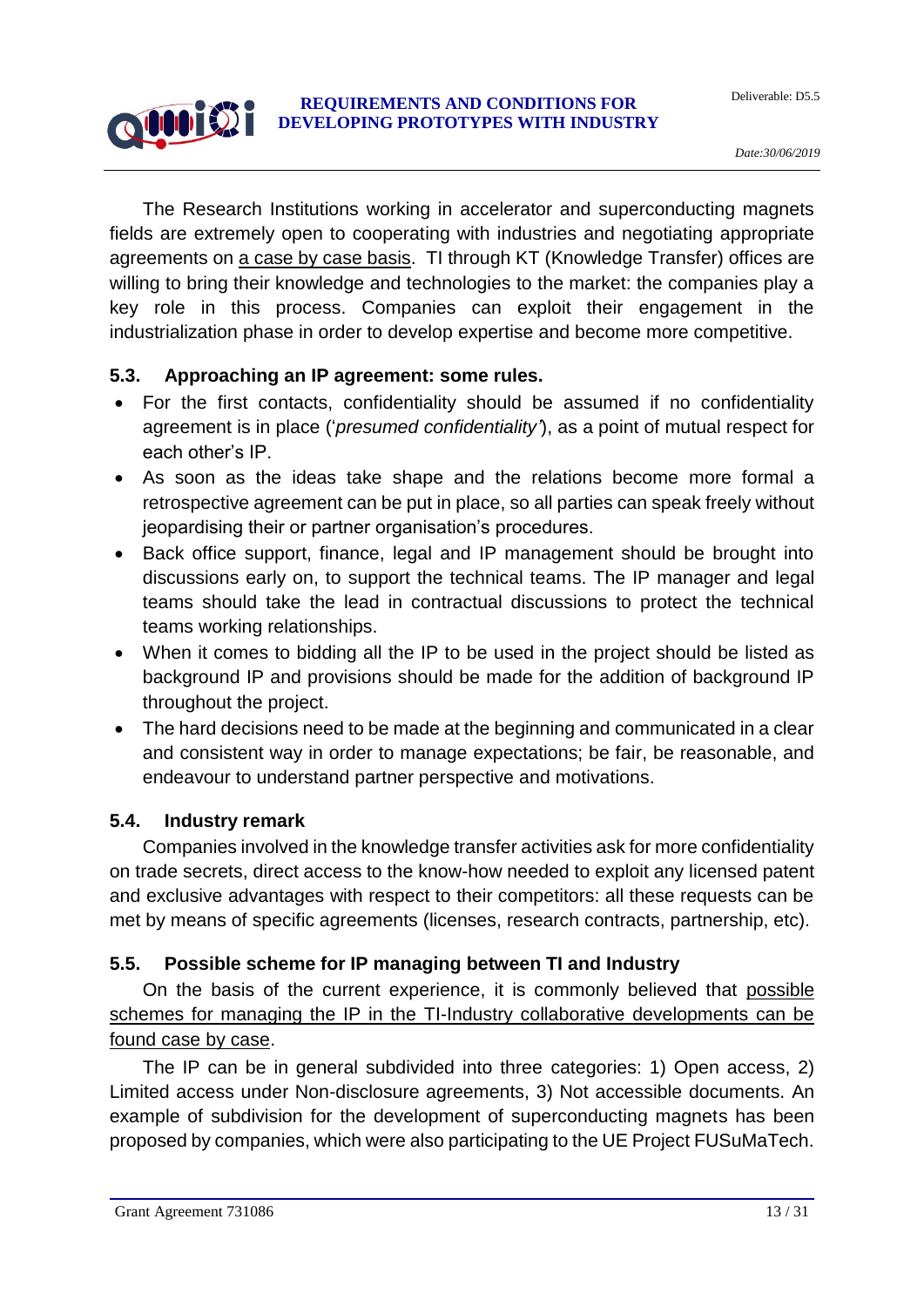

| Access                | IP                                                                                                                                                          | Comment                                                           |
|-----------------------|-------------------------------------------------------------------------------------------------------------------------------------------------------------|-------------------------------------------------------------------|
| Open Access           | Magnet functional characteristics:<br><b>Field Intensity</b><br>DSV dimensions and homogeneity<br>Fringe Field Footprint,<br>Warm bore size,<br>Magnet size | Available on web page<br>or information to<br>prospective clients |
| Commercial<br>access  | Top level mechanical drawings,<br>Top level electromagnetic design                                                                                          |                                                                   |
| <b>Limited Access</b> | Force distribution<br>Mechanical Interface                                                                                                                  | Only under Non-<br>Discosure Agreements                           |
| No Access             | Cooling solutions<br>Top level protection strategy<br>Design, manufacturing and process<br>IP                                                               | Never disclosed and<br>only owned by industry                     |

When performing innovative activities the IPs should be further subdivided into two main parts:

Background knowledge: Each party keeps the ownership of IPR related to preexisting knowledge/ patents.

Foreground knowledge: there are alternative provisions:

- In case of collaborative research IP may be jointly owned; shares are based on the importance of respective contributions
- In case of research contract IR may be jointly owned or exclusively owned by the customer (if so, contract value increases)

# <span id="page-13-0"></span>**6. A SURVEY OF THE LEGAL FRAMEWORKS**

#### <span id="page-13-1"></span>**6.1. EU Guidance on Innovation Procurement**

The developments of accelerator component or superconducting magnet prototypes in collaboration between Industry and the Technology Infrastructure or, in general, with Academia, can only be performed in a well-defined legal framework. The Industry-TI common developments can be considered as falling in the innovation procurements, for which, being the TI mostly assimilated to public administrations, specific directives were given in the last years by EU. A *Guidance on Innovation Procurement* has been issued by the European Commission in May 2018 with the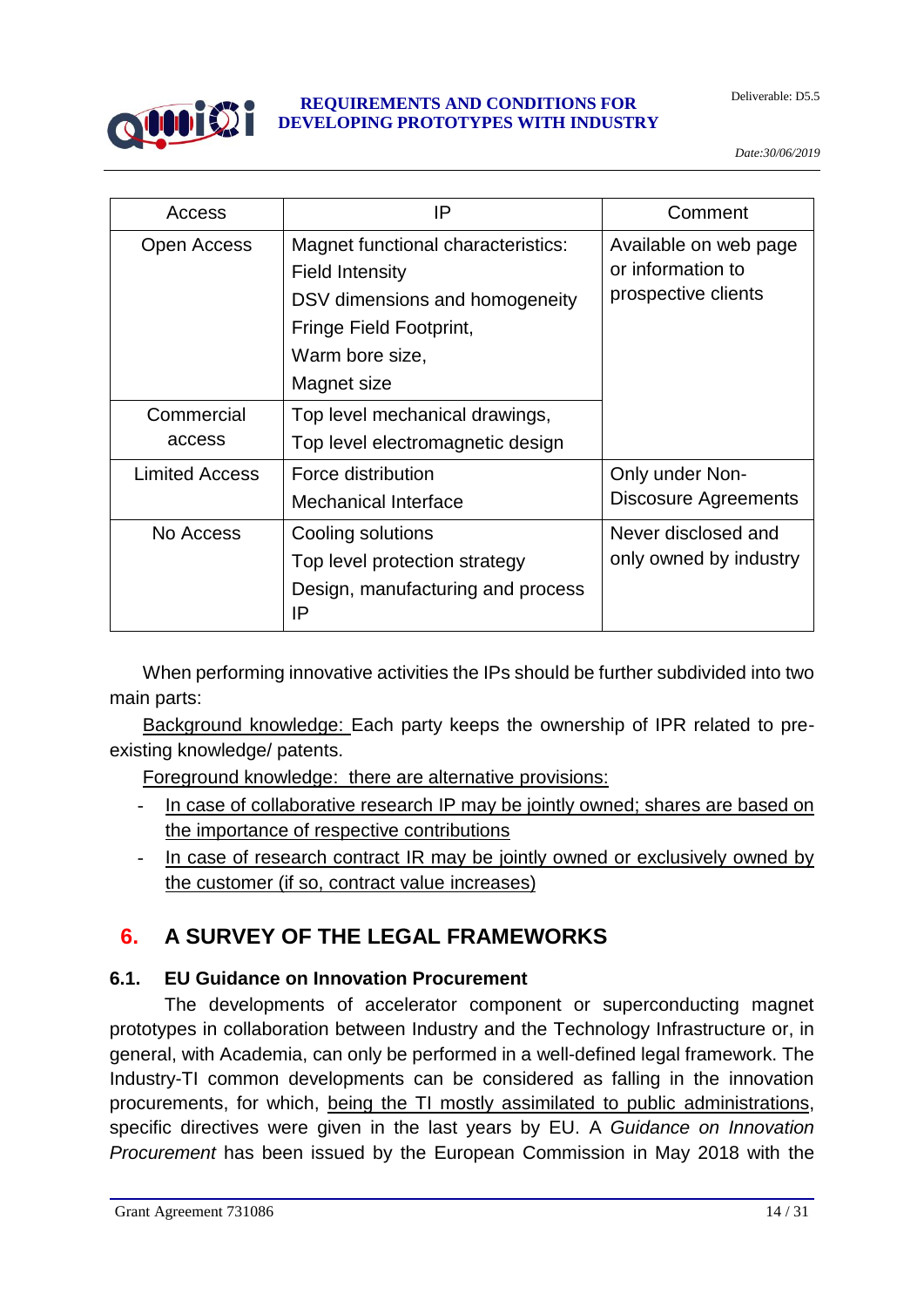

possible administrative public procedures for innovation (some regulated by the directives on procurement, others under conditional exemption):

- Innovation Partnership
- Pre-commercial procurement (PCP)
- Competitive procedure with negotiation
- Competitive dialogue

Furthermore, the European Union promotes innovation in public procurements, including through public procurements for innovative solutions (Public Procurement of Innovative Solutions or PPI), for the purchase of existing innovations that have not yet reached widespread commercialization even though they do not require new research and development activities

For the components of interest for AMICI, the innovation partnership and the precommercial procurements look the most interesting framework for an Industry-TI collaboration aimed at developing prototypes

It is important to stress that in all cases a public selection of the industry shall be done.

#### <span id="page-14-0"></span>**6.2. Pre-commercial procurement: PCP**

*Pre-Commercial Procurement (PCP) is the procurement of research and development of new innovative solutions before they are commercially available. PCP involves different suppliers competing through different phases of development. The risks and benefits are shared between the procurers and the suppliers under market conditions (EU Guidance).*

The spirit of the PCP scheme is to fund companies to perform R&D in a competitive environment. The business case is to engage small/medium industries to work on edge technologies, even if no large market volumes are expected.

SMEs are reluctant to investigate advanced solutions that are still at an immature level of development. A "conventional" tender instrument cannot address the purpose of the R&D challenge. The effort needed is not matched by a potential large volume of products to attract large companies and technological risk is too high for small companies.

PCP instrument serves the purpose of enlarging the market basis (by reducing financial barrier for SMEs), to attract SMEs (by sharing the technological risk of committing into difficult R&D), to mitigate risk of over or under specifications, by engaging industries at the early stage. The financial risks are reduced for companies by gradually committing into the scope. The technical risks are mitigated by splitting the scope in phases and operating technology transfer by the laboratories. For the buyers the advantages are to pool resources to implement the project, to shorten the time to R&D completion and to reduce the cost. Companies can acquire potentially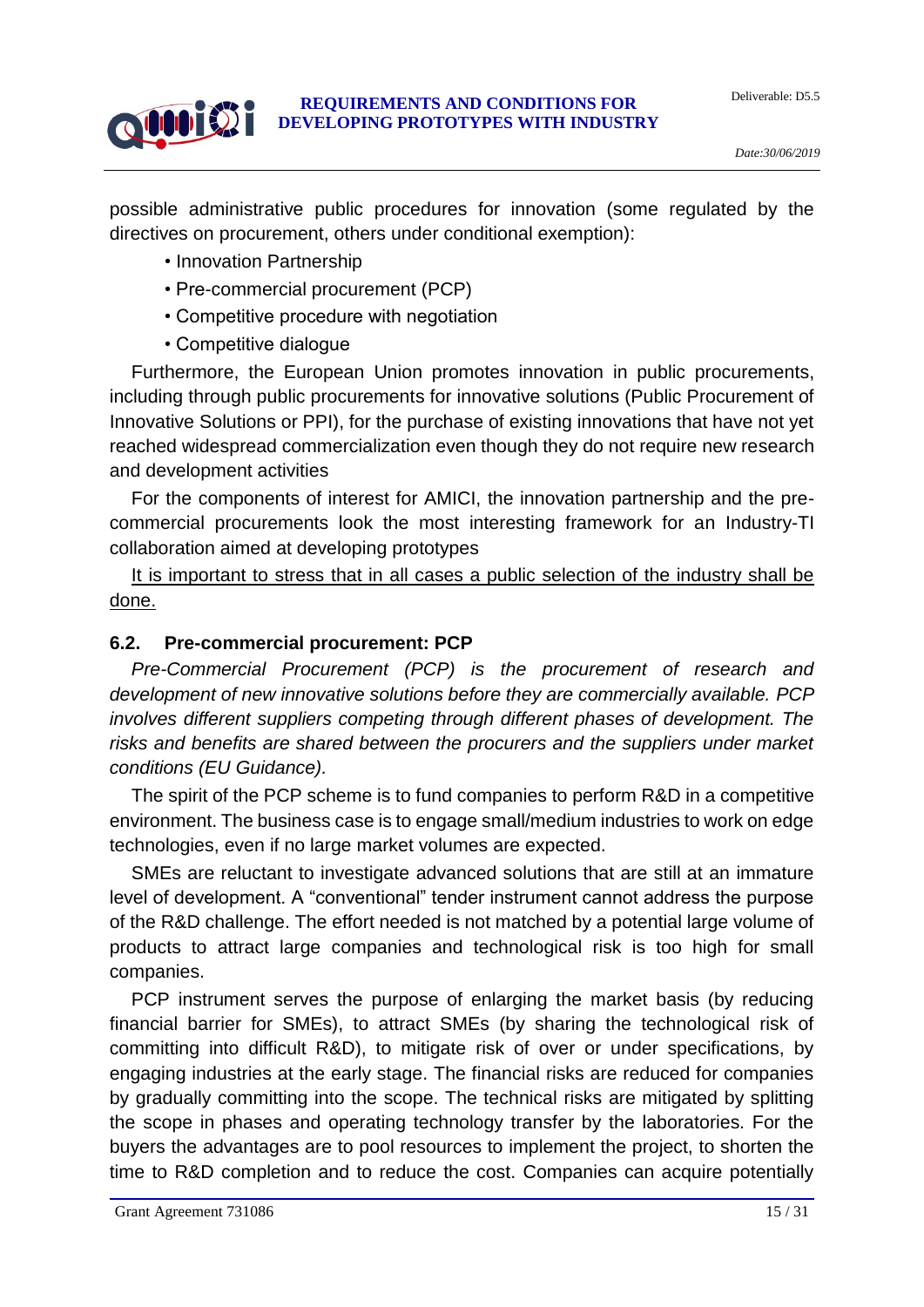Deliverable: D5.5



#### **REQUIREMENTS AND CONDITIONS FOR DEVELOPING PROTOTYPES WITH INDUSTRY**

transferable know-how in markets other than research infrastructure. They can also increase their industrial capabilities by deploying usable tools for similar manufacturing, thus expand the market, and encourage innovation and novelty.

Most of companies collaborating with AMICI appreciated this approach, which was tested by some of AMICI members with the project QUACO, as discussed in detail in next section.

#### <span id="page-15-0"></span>**6.2.1. An example of PCP: QUACO**

A Pre-Commercial Procurement (PCP) initiative was funded by EU under the name QUACO (H2020 PCP - Grant Agreement no.689359). The project run in collaborative effort among four partners of AMICI, CERN, CEA, CIEMAT, NBCJ coordinated by CERN, around the development of the Q4-MQYY full scale quadrupole magnet prototypes for HL LHC project.

In the case of the QUACO PCP, the starting point is the functional specification of the MQYY magnet. QUACO is organized in three competitive phases: conceptual design (4 months), engineering design and mock-ups (13 months), prototypemanufacturing phase (18 months). Four firms started the project. From one phase to the next, one firm is eliminated based on technical, quality assurance and project management evaluations. At the end of Phase 3 scheduled in June 2020, two firms will remain and deliver a MQYY prototype ready for test.

The phase I and II of the project concluded successfully. 4 companies (3 SMEs) were engaged in phase I and in phase II, 3 of those have produced extended analysis, engineering designs and mock-ups to demonstrate viability for a final manufacturing of the Q4. Companies were engaged into innovative, and in some cases, unprecedented technologies routes for this type of magnets. Examples of innovation solutions investigated as spin-off from QUACO are described below:

- Shrink-fit solution for magnet collaring. Azimuthal pre-stress of the coil is obtained with an oversize spacer and with the thermal shrinkage of Al collars. It is the first time this method is used for a 2-1 quadrupole manufacturing.

- Bladder & Keys for magnet assembly: an outer Al shell contains the forces during operation and provides additional compressive stress to the magnet after cooling down. It is again the first time Bladder & Keys technology is used for a quadrupole manufacturing.

- Modular tools: Modular tooling concepts, which can easily be adapted to different size of similar magnets: a relevant cost reduction strategy for manufacturing and time to market.

The studied solutions are all very interesting for accelerator technology but only 2 companies have accessed the last phase of the project because PCP does not allow to proceed with 3 companies.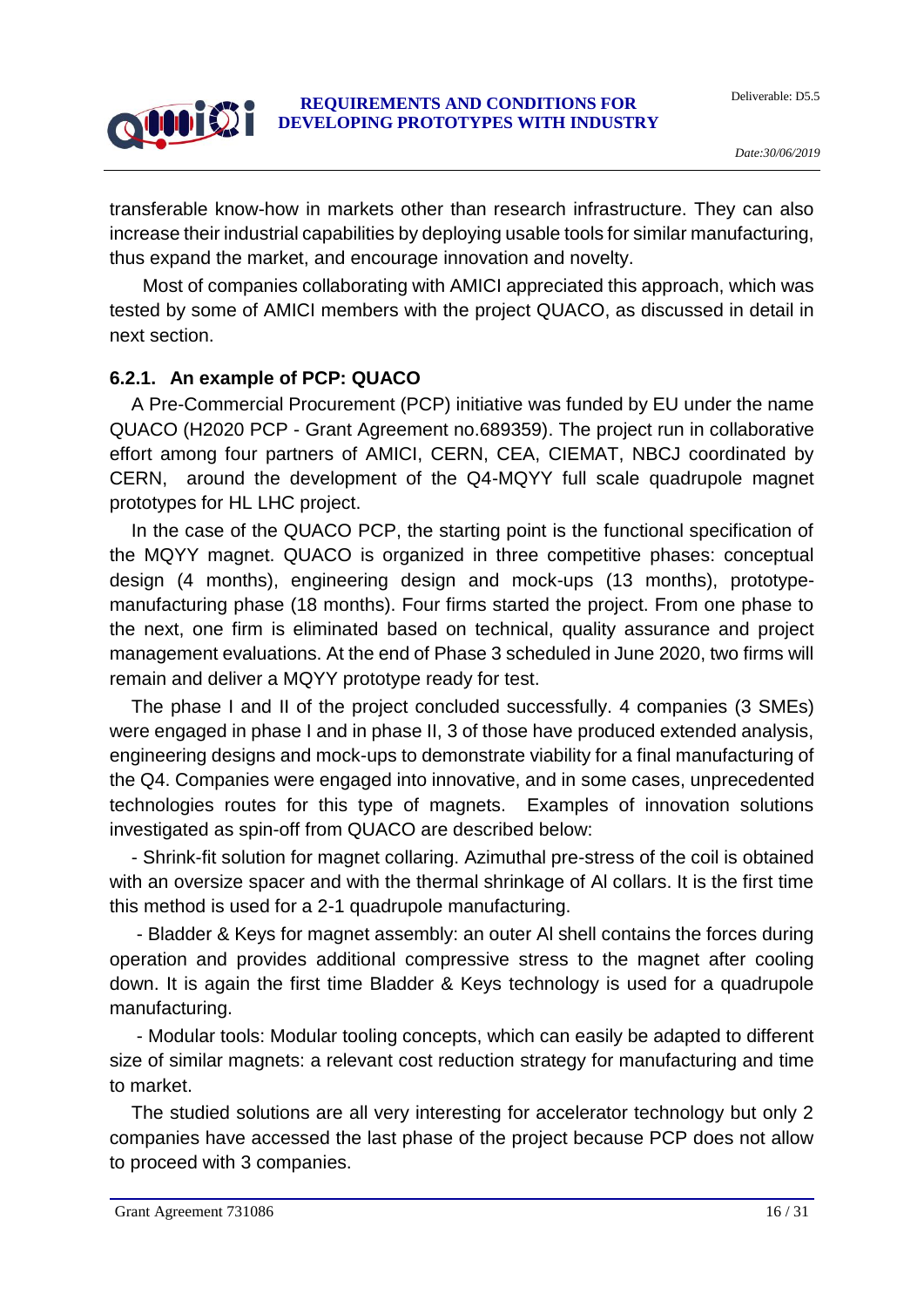Deliverable: D5.5

# 0000192

#### **REQUIREMENTS AND CONDITIONS FOR DEVELOPING PROTOTYPES WITH INDUSTRY**

After manufacture completion of the two prototypes in June 2020, the tests of the prototypes are expected to take place at CEA Saclay in a test cryostat.

Different lessons were learned from QUACO experience. The tendering in Phases is well-appreciated by suppliers. No crucial legal point were raised until the award and the signature of the Framework agreement and the Work Order. The PCP allowed to reduce the risks as several suppliers are competing simultaneously in Phases. The PCP triggers innovation from SMEs through an early engagement in the tendering process. In QUACO smaller SMEs were attracted (to get tooling and infrastructure) for the developments of MQYY magnets and after the PCP an increased competition from SMEs can be expected. The buyers and bidders conference is important in the whole PCP process to create credibility and trust between both the supplier and the Buyers Group. PCP increase also "the team up together" between Research Centres..

Nevertheless, the obligation to publish the maximum budget for each Phase and for each contractor reduces the competition (small variation in the financial offers). The effect of price criterion is so reduced to almost 0, except in Phase I. The fact that no technical negotiations is permitted is a burden for R&D-developments and IPR remain a critical aspect of PCP (Contractors have their own internal rules).

#### <span id="page-16-0"></span>**6.3. Innovation Partnership**

Unlike in the case of Pre-Commercial Procurement, the Partnerships for Innovation are concerned with developing solutions with a reasonable marketing perspective.

The Partnership for Innovation combines the research and development phase and the purchase phase of the developed product (innovative solutions subject to the PPI, as shown in the next section) in one tender procedure and may involve the involvement of one or more operators in every phase (with the possibility, after each phase, to conclude the partnership or reduce the number of partners involved, provided that the client has indicated these conditions in the documentation related to the contract).

## <span id="page-16-1"></span>**6.4. Competitive procedure with negotiation and competitive dialogue**

Further possibility in innovative contract is using a negotiated procedure for public procurement which requires the adaptation of readily available solutions of a particularly complex nature or in which the technical specifications cannot be established with sufficient precision. In these circumstances, the EU rules offer public contractors a choice between two similar procedures: competitive procedure with negotiation and competitive dialogue.

The main difference between the competitive procedure with negotiation and the competitive dialogue lies in the degree of clarity that the public purchaser has of the project. In the first case, the public purchaser has a more precise idea of the nature and object of the public procurement contract, while in the second case choices are still to be made upstream.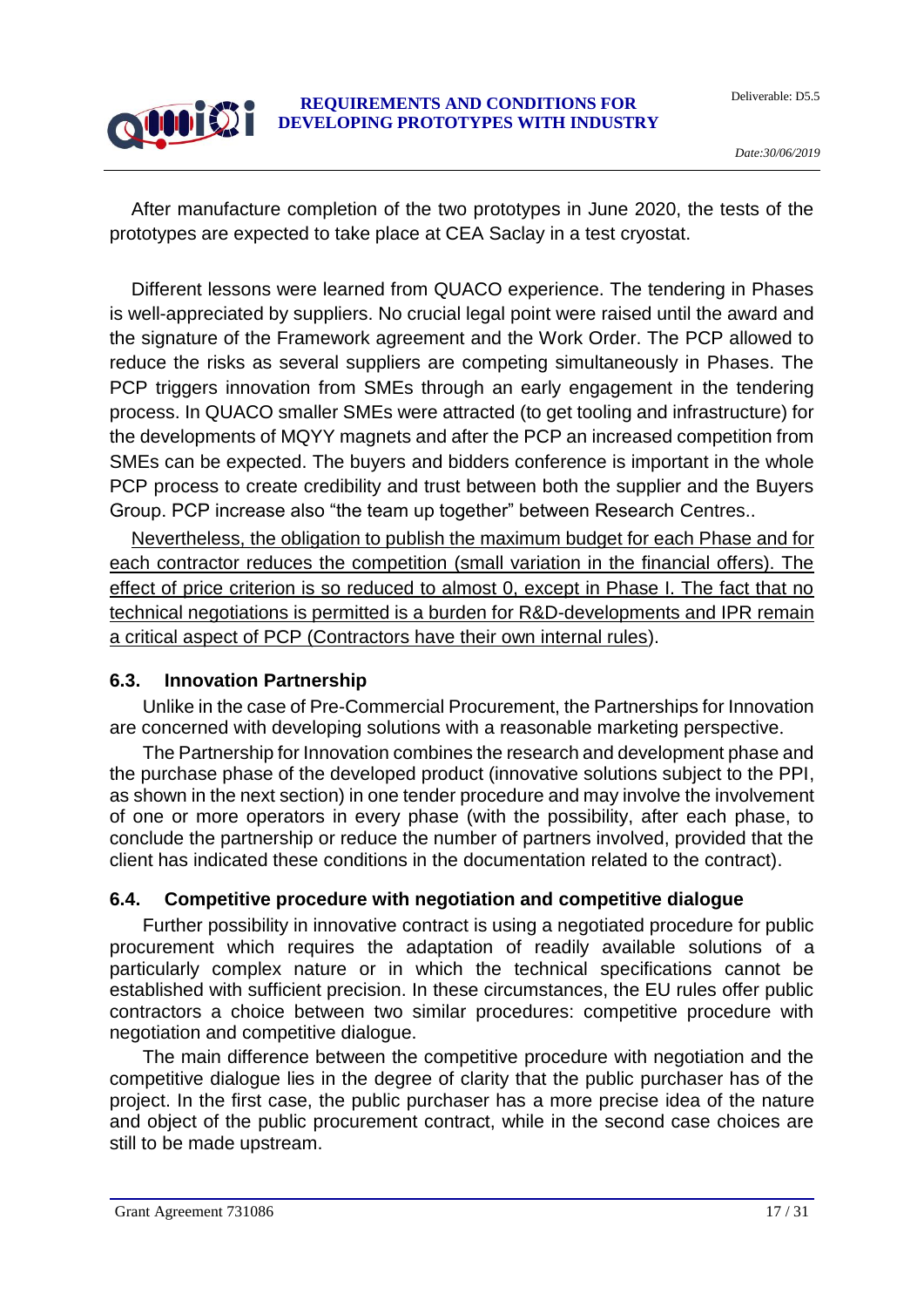The European Union also promotes innovation in public procurement through Public Procurement of Innovative solutions (PPI), for the purchase of existing innovations that have not yet reached widespread commercialization while not requiring new research and development activities. PCP and PPI therefore represent the two possible approaches to innovation.

In the procurement of innovative solutions (PPI) public purchasers do not purchase research and development services but act as "launch customers" also called early adopters or first buyers) of innovative works, services and supplies that are not yet widespread on a large-scale commercial basis (or already present on the market on a small scale), including solutions based on already existing technologies and used in an innovative way to improve the quality and efficiency of public services, ensuring the quality of public spending. The PPI can be the next step of the PCP.

#### <span id="page-17-0"></span>**6.5. European country laws for innovative industrial contracts**

In this section some examples about the ways the indications of EU Commission have been included into the national laws for innovative public contracts.

#### <span id="page-17-1"></span>**6.5.1. France**

0000192

- Innovation partnerships developed by the EU to bridge the gap between R&D and procurement of innovative solutions are transposed in the French public procurement code, art. L. 2172-3. Going further, decree N°2018-1225 sets the stage for a three-year experimentation to bypass art. L. 2172-3 for contracts under 100k€. No competitive tendering process is required and no proof has to be provided regarding the need for an innovative solution.
- Following Directive 2014/24/UE, R&D procurements (PCPs and direct contracts) are excluded from the scope of French rules on public procurement if they respect the following criteria :
	- o The private contractor must contribute to the financial effort.
	- o The resulting IP must be shared.
	- o The contract must be limited to R&D actions and should not entail any direct industrial follow-up.
- PPIs remain covered by the general dispositions of the public procurement code regarding competitive tenders (art. R. 2123-4 and L. 2124-3). The regulator has produced guidance to better use the usual procurement procedures in the context of research and innovation.

#### <span id="page-17-2"></span>**6.5.2. Germany**

• Partnership for Innovation

This legal tool is governed in Germany under the "Regulations on the award of public contracts, Paragraph 19", last issued in July 2017, which in turn is governed by the National Law "Act against Restraints of Competition, Part 4, Paragraph 119 (7)" last issued in July 2016. Here are the stipulations for the awarding of contracts for which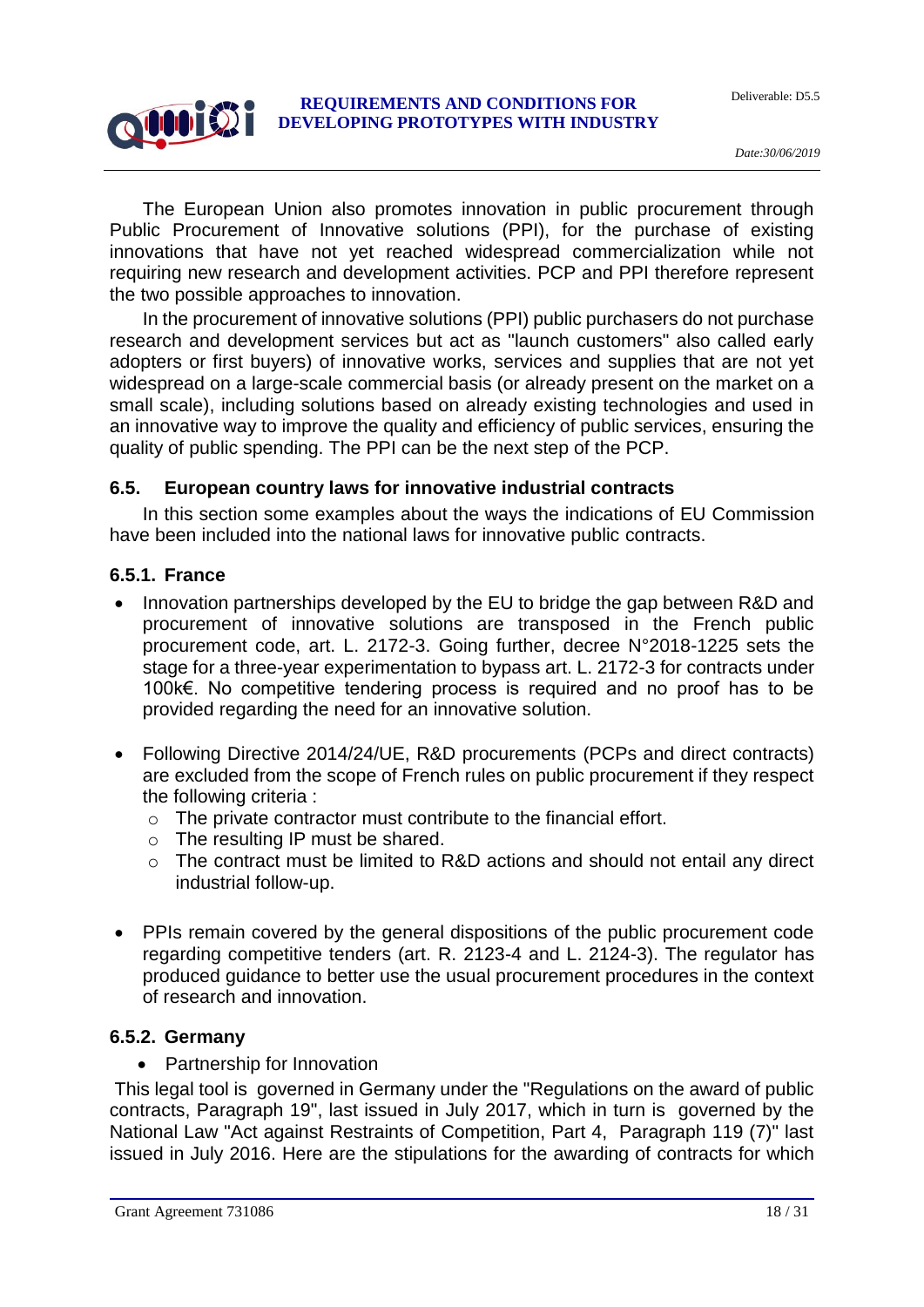

there is currently no solution available on the market for the products (or services or construction) required.

• Pre-commercial procurement (PCP)

It is covered under a variety of procurement laws and regulations in Germany including the 2 mentioned above. These cover the pre-commercial award of contracts as an approach to the award of contracts public contracts for research and development. The services supplied for the R&D and their results may not exclusively be property of the contracting authority. Prerequisite is that the costs for such services not be completely covered by public funding and that the contract(s), do not constitute State aid (as determined by the EU Commission).

• Competitive procedure with negotiation

This tool is also covered under "Regulations on the award of public contracts, Paragraph 17", which in turn is governed by the National Law "Act against Restraints of Competition, Part 4, Paragraph 119 (5)" and the requirements are:

- the needs of the contracting authority cannot be fulfilled without the adaptation of already available solutions or,

- the contract cannot be placed without prior negotiation due to the nature, complexity or the legal or financial framework of the requirements the order or,

- the requirements of the order cannot be accurately described by referencing common technical standards or specifications.

Competitive dialogue

It is covered under "Regulations on the award of public contracts, Paragraph 18", which in turn is governed by the National Law "Act against Restraints of Competition, Part 4, Paragraph 119 (6)" and encompasses the same requirements as those for the "Competitive procedure with negotiations". The contracting organization is free to choose between the two procedures.

#### <span id="page-18-0"></span>**6.5.3. Italy**

In Italy the Pre-Commercial public contract (incorporated into Italian law in Article 158 of Legislative Decree 50/2016 for Procurement Code) and the partnership for innovation (incorporated with the art. 65 of the Procurement Code that governs them in the chapter relating to the procedures for the selection of the contractor for the ordinary sectors.) are born as tools to promote applied research in resolving issues of primary importance public interest for which there is not a (satisfactory) solution on the market. The R&D activities covered by the pre-commercial contract do not include commercial development activities in any way.

Jointly with the R&D services contract, a limited supply is possible, consisting solely of the products resulting from the research activities, with condition that these products have a minority value (not exceeding 49% of the total contract value) and that the production is intended to incorporate the results of field tests and to demonstrate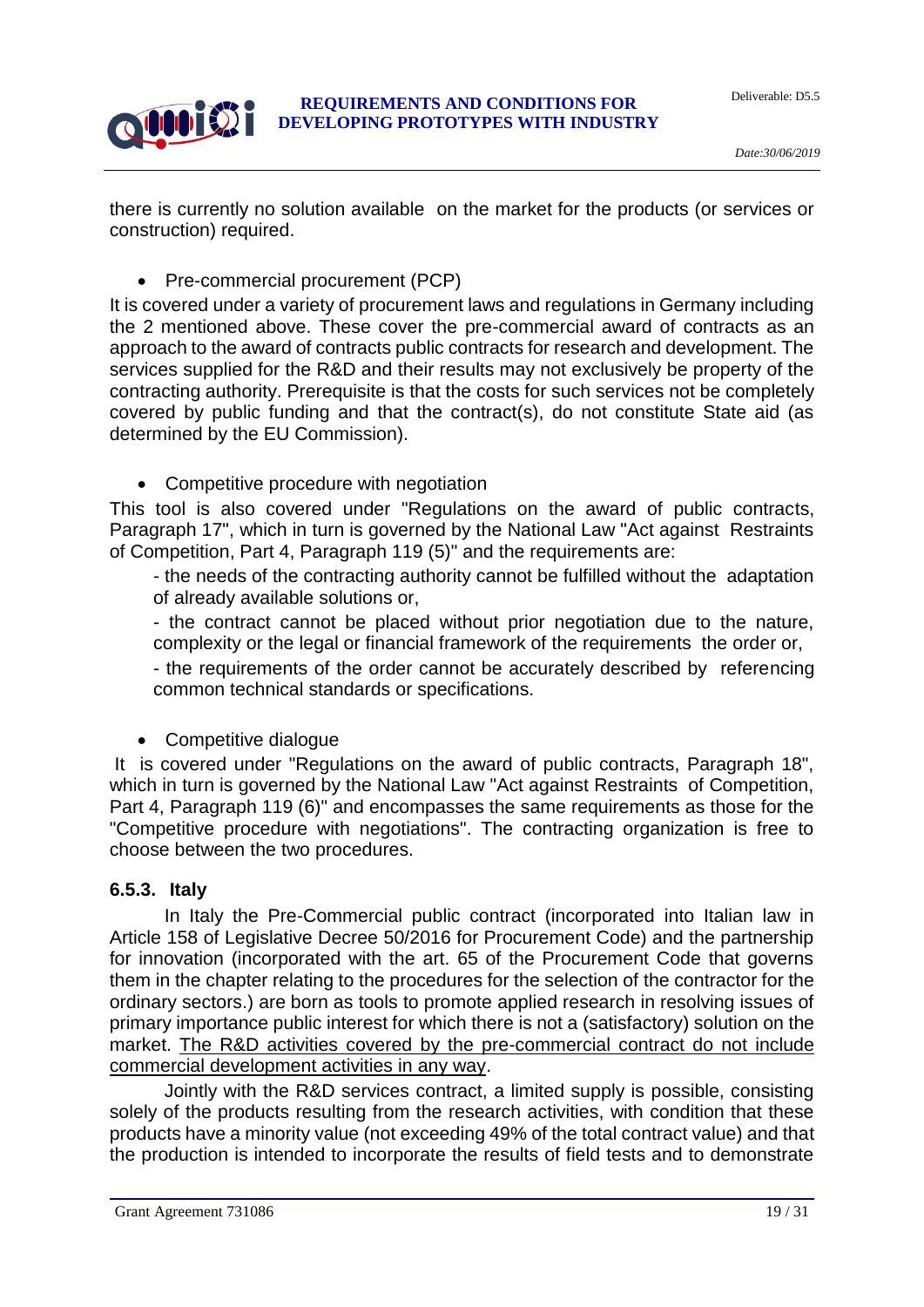Deliverable: D5.5



#### **REQUIREMENTS AND CONDITIONS FOR DEVELOPING PROTOTYPES WITH INDUSTRY**

that the product or service is suitable for mass production or supply in compliance with acceptable quality standards.

Furthermore, in pre-commercial procurement the contracting authority does not have itself the exclusive exploitation (for its own purposes) of the R&D results and benefits arising from the procurement (such as intellectual and/or industrial property rights), but with other parties, allowing companies to make profits from the marketing of new products/services resulting from R&D and obtaining, in return, to remunerate research less than the hypothesis of exclusive development.

## <span id="page-19-0"></span>**7. POST-R&D PHASE**

In the section 4.6, the problem of the lock-in has been mentioned and the possibility to avoid it through the PCP or the Innovation Partnership introduced. Both the legal tools are relatively recent and a consolidated experience with their use is not available yet in the AMICI community. However, some preliminary consideration can be done.

#### <span id="page-19-1"></span>**7.1. After PCP**

According to the European guidance, once the pre-commercial phase is over, the product or service that constitutes the result of the R&D activity must be found by TI on the market through the use of ordinary public procurement procedures. For this reason, at the end of the predefined research phases and in the event that the TI deems the resulting solutions to be satisfactory and really better than those available on the market , the supply contract through which the TI decides to procure the technological solution must be open to the entire market and governed by the rules of the Code of public contracts. In other words, third parties must be in a position to make an offer for commercial production and must not be put in place discriminatory conditions against potential suppliers.

If the TI has the availability of the free user license obtained as a result of the precommercial contract, the obligation for calling a public procedure for the procurement of the solution, in order to identify the best bidder able to carry out the project based on technical specification, in principle meets no particular issues. In this circumstance, there are no restrictions on the fact that the TI expresses its need in terms of detailed technical specifications and makes the executive project available to any third party awarded, as developed by the pre-commercial contractor.

The situation is different if the TI does not hold a free use license and there is no company, despite the patents have been made available on fair terms and reasonable conditions, interested in making an industrial production of the good. In this circumstance, it should be possible to have recourse to the "Single supplier"; the uniqueness of the supplier must be certain before to come to private negotiation through a market survey, which can have the sole purpose of acquiring the certainty of such uniqueness or to exclude it.

As conclusion, we can state that involving the PCP the lock-in could be avoided if there are no restrictions on the Intellectual Property. On the other hand, the lock-in is unavoidable, but justified if the TI does not hold a free use license.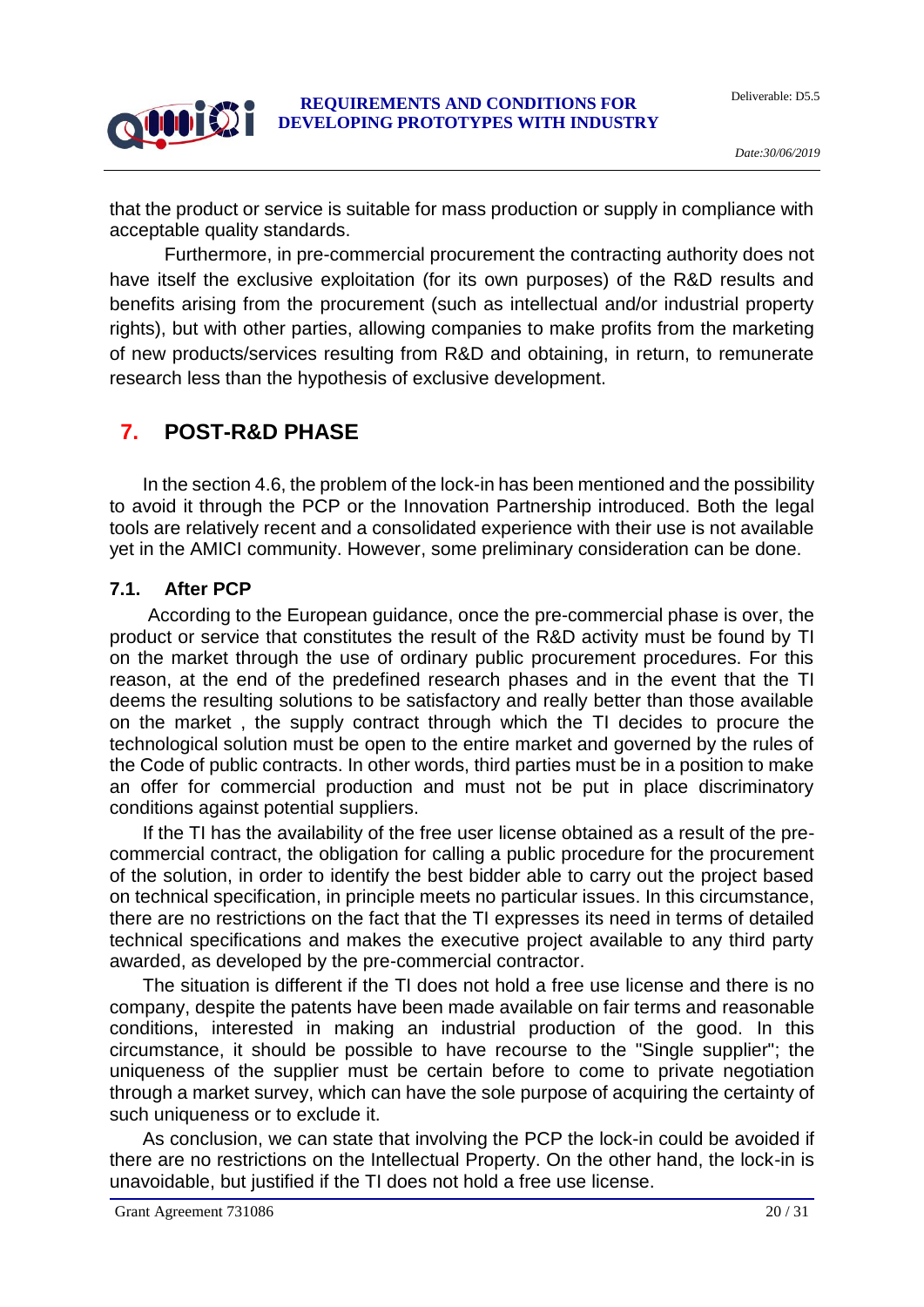

#### <span id="page-20-0"></span>**7.2. Involving the Innovation Partnership**

Innovation partnership is a relatively new type of public procurement procedure (2014/24/EU) to be used only in cases where no solution for a public buyer's needs is available on the market. This is the case of accelerator components and superconducting magnets requiring a prototype phase before the mass production.

According he EU guidance: *The main feature of the innovative partnership is that the innovation occurs during the performance of the contract, so that the public buyer is entering into a contract with the best potential supplier(s) of innovation. The supplier(s) is (are) expected to create the innovative solution and ensure its real-scale implementation for the public buyer*.

Operatively the industrial partner(s) develop the models and/or the prototype in collaboration with the TI. In fact, the Innovation Partnership allows *that the research and development phase can be further divided into several stages designated for evaluating concepts, developing prototypes and/or testing performance. During each stage, the number of partners may be reduced on the basis of predetermined criteria*. In the following mass production phase, the partner(s) provide the final results.

Even if there are not examples yet within the AMICI community, this tool looks to be optimal for developing prototypes having as mandatory following step the mass production. The lock-in issue is intrinsically excluded by the nature of the tool based on the choice of the best potential users since the R&D phase.

## <span id="page-20-1"></span>**8. RECOMMENDATIONS FOR FUTURE AMICI- CODE OF CONDUCT**

The AMICI WP3.2 has envisaged a possible structure of the AMICI integrated Technology Infrastructure (see Report on the networking and coordination model DELIVERABLE: D3.2) having in its core a Collaboration Board (CB) which can count on an Industrial Advisory board, The Industry AB will be a body that is *asked to give advice and recommendations on strategic matters to the CB. Members of the Industry AB will be invited in person by the CB, but not as a representative of their company.* One of the first aim of the coming integrated TI based on the AMICI structure should be the definition of a Code of Conduct governing in standard way the AMICI- Industry relations both on matter of Innovation and Industrialization.

Regarding this latter aspect, the following points shall be integrated into the Code of Conduct:

- 1- Communication. The industry needs to access as soon as possible to the information related to new projects requiring an R&D phases and construction of models and prototype. This point has been also remarked in the framework of the WP4 (Innovation) activities.
- 2- The clear definition of the conditions for an early involvement of the industry in the prototyping since the design phases. As already remarked, this is difficult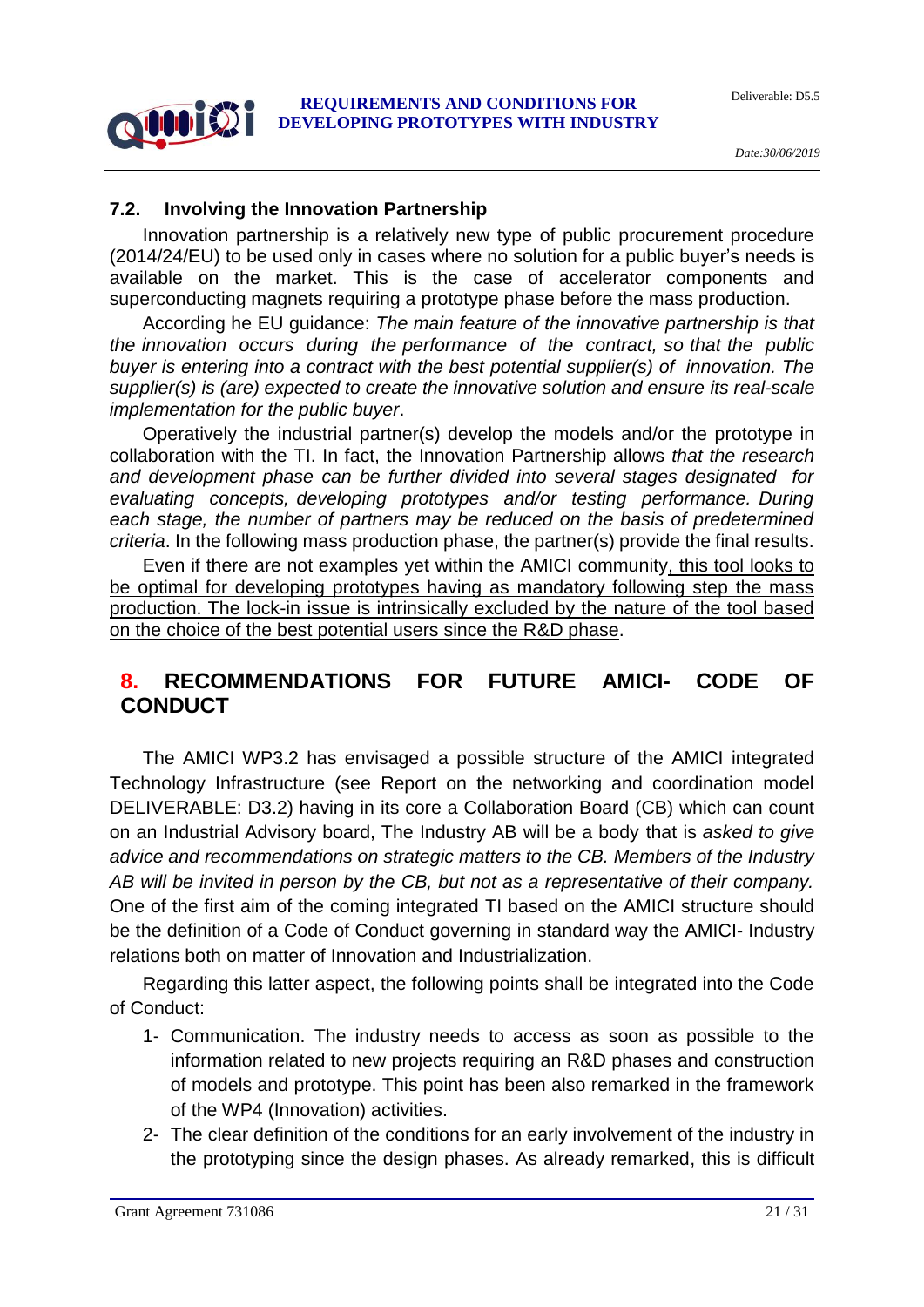

when the project is at a very early stage, when well-defined technical specifications are not available yet, but can be done for the prototyping phase.

- 3- The definition of the contract strategy for a co-joint development. Presently both PCP and Innovation Partnership looks suitable as framework legal tools
- 4- A standard IP agreement
- 5- An agreed formulation of the Subsidiary Principle, strongly supported by the industry

# <span id="page-21-0"></span>**9. CONCLUSIONS**

The AMICI-Industry working group WP5.4 about the basic requirements and conditions for setting up collaborative Industry-TI efforts aiming at prototype developments has analysed the possible issues coming from this collaboration and envisaged some possible solutions. Some basic aspects and issues were studied, and possible solutions found.

- In general, it appears that the collaboration for a prototype development should be performed within standard legal frameworks for innovation procurements such as the Innovation Partnership and/or the Pre-Commercial Procurement. In any case, the company to be involved shall be selected through an open public procedure. A direct experience of a part of AMICI partners with PCP is going on (the EU project QUACO finishing in 2020) with very encouraging results for this kind of tool. However for and R&D activity followed by a mass production the Innovation Partnership looks a better tool than PCP, but a direct experience of AMICI partner is not available yet for this specific legal tool.
- The involvement of the industry in the prototyping shall be done if possible at an early stage of the design unless the component to be developed is highly challenging and not well defined yet. The role of the industry should not simply cover manufacturing aspects but also design aspects in collaboration with TI. This is important to allow industry set the basis for future products beyond the scopes of the specific prototyping activities.
- The industry asks to be timely informed about the need for a prototype development and, if the content of the R&D is limited, industry would like to apply a principle (the subsidiary principle) to perform in first person this activity. Moreover, there is a strong preference of Industry in performing the activities at the Industry premises.
- Even if it is difficult finding general rule for the Intellectual Property, from the discussions held in meetings and workshops it appeared that some general rules can be agreed, and possible schemes exist depending on the cases.
- Moving from prototype to mass production some problems could arise due the limitations to lock-in included in the national laws for public contracts. The use of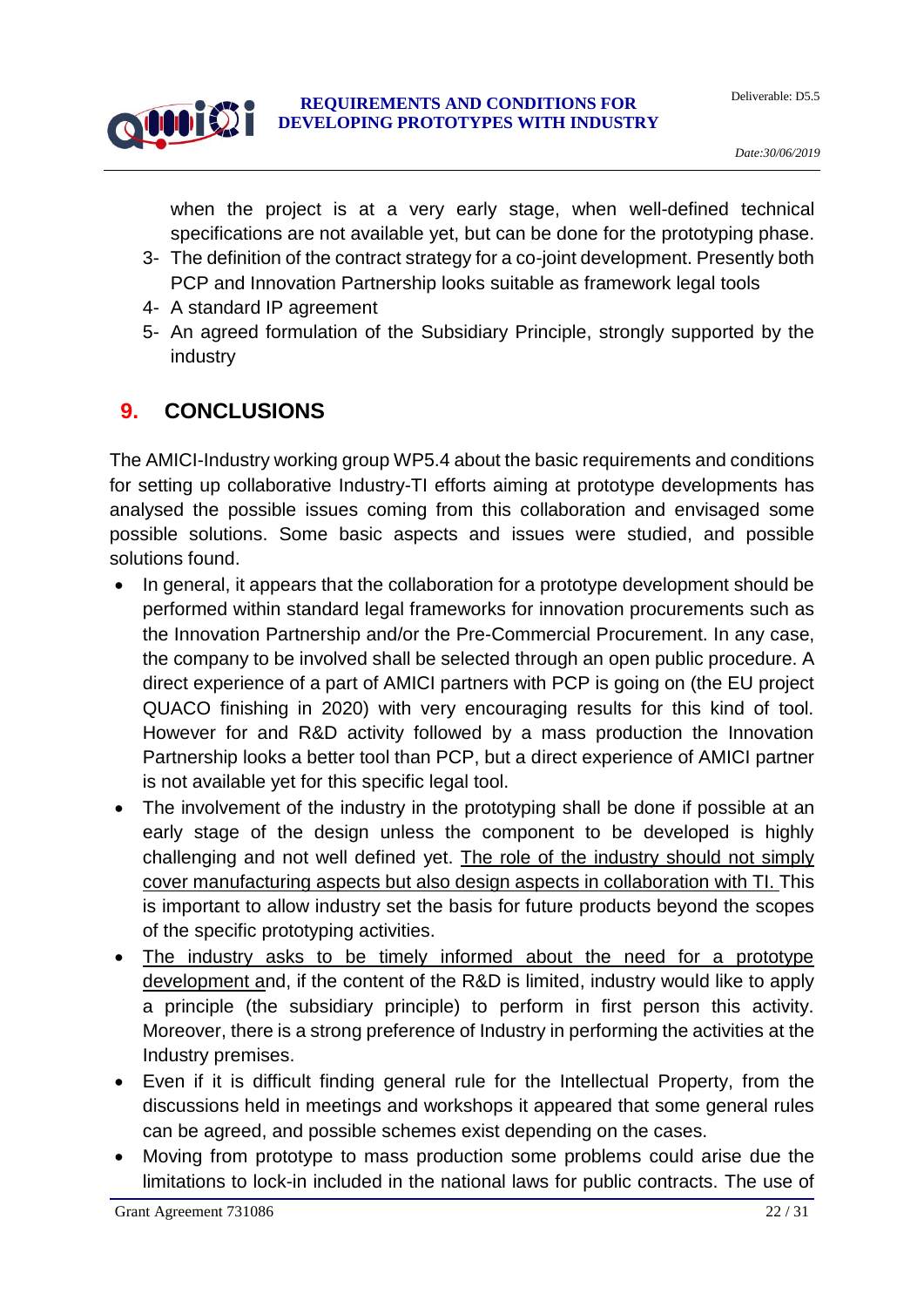

Pre-Commercial Procurement and of Innovative Procurement (especially this latter) should limit or avoid at all the lock-in.

 The integrated Technology Infrastructure for accelerator and superconducting magnets should consider including these aspects in a Code of Conduct to be applied in its relationship with Industry in a way that does not conflict with the specific country laws.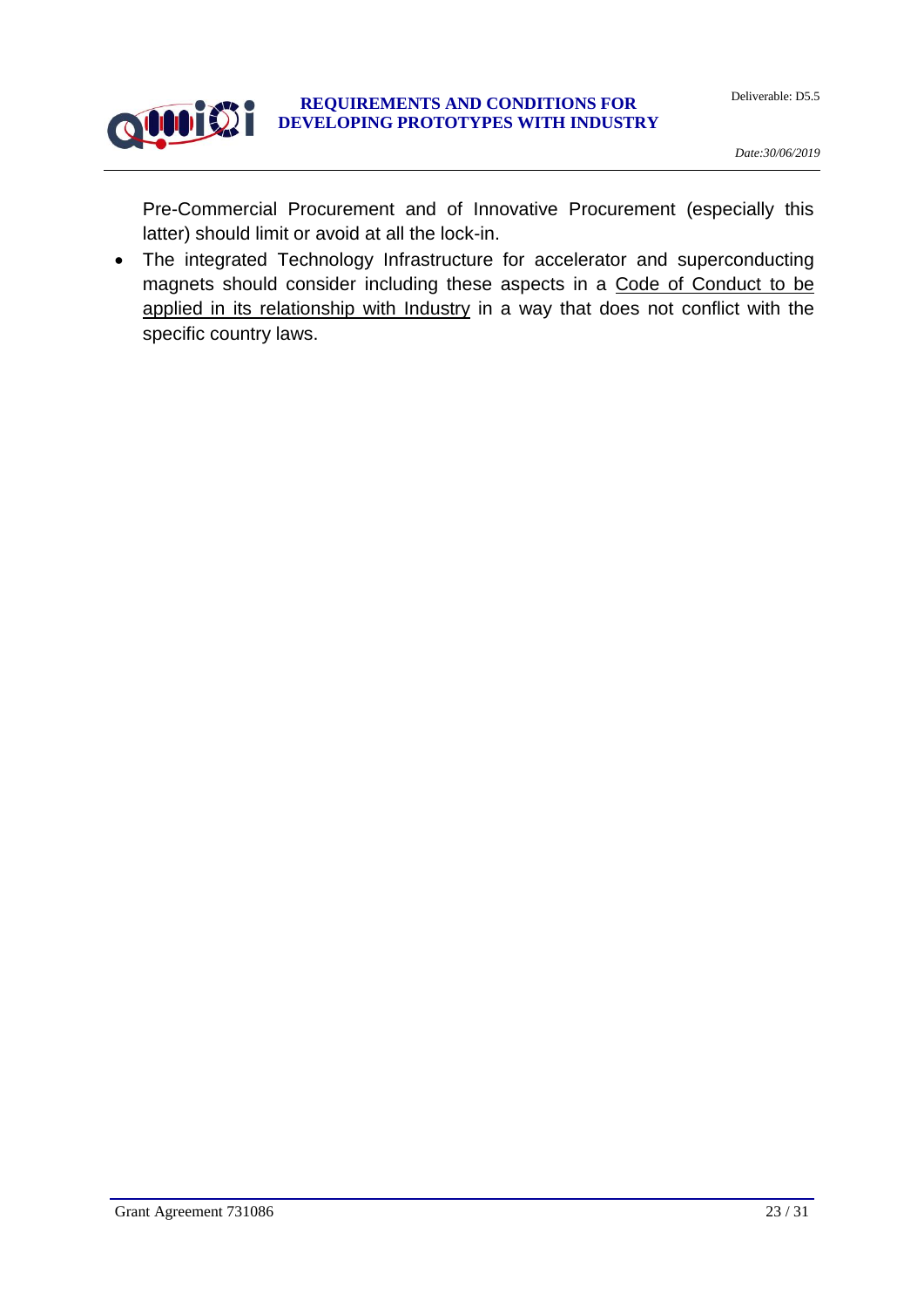

# <span id="page-23-0"></span>**APPENDIX A**

#### **The Questionnaire for the Industries of the working group of Task WP5.4 Prototype development with Industry**

Two possibilities were taken into consideration:

- 1. The industry develops prototypes in the facilities of the TI in close collaboration with TI personnel.
- 2. The industry develops prototypes in their facilities taking advantage of existing tool or other technical infrastructure not available in the TI. This second aspect of the prototype development could contribute in taking active large general purpose tooling or facilities developed for past projects and marginally or not involved at all after the project conclusion.

A series of advantages and disadvantages were envisaged regarding various possibilities for TI-Industry collaboration in prototype developments. The industrial partners were asked to comment the different scenarios by assigning a rank to the entity of the advantage or disadvantage (**H**igh, **M**edium, **L**ow and **N**egligible) and possibly commenting and adding further pros or cons.

In both scenarios the prototype development could contribute in taking active large tooling or facilities developed for past projects and marginally or not involved at all after the project conclusion.

To be noted that the legal frameworks (constituting limitations) were not yet part of the discussion, because we were trying to preliminary understand how much appealing is the collaboration Industry TI in the prototype development.

#### **The questionnaire**:

#### **Case 1: Industry develops prototype in the Technical Infrastructure - Advantages**

| <b>Advantages for Industry</b> | Rank<br>(H, M, L, N) | <b>Comments from Industries</b>                                                                                                                                                                                                                                                                                                                                                                                                             |
|--------------------------------|----------------------|---------------------------------------------------------------------------------------------------------------------------------------------------------------------------------------------------------------------------------------------------------------------------------------------------------------------------------------------------------------------------------------------------------------------------------------------|
| Possibility to gain more money | <b>H, 3L, N</b>      | - Main scope the Industry is to get<br>more profit from its activities. In the<br>case of prototype the primary<br>scope could be different<br>but<br>balance of profit-cost should be<br>always under control.<br>- Money comes mainly from the<br>use of the acquired knowledge into<br>the development of new projects in<br>different field. Access to certain<br>production tools, which are not<br>affordable for the firms nowadays, |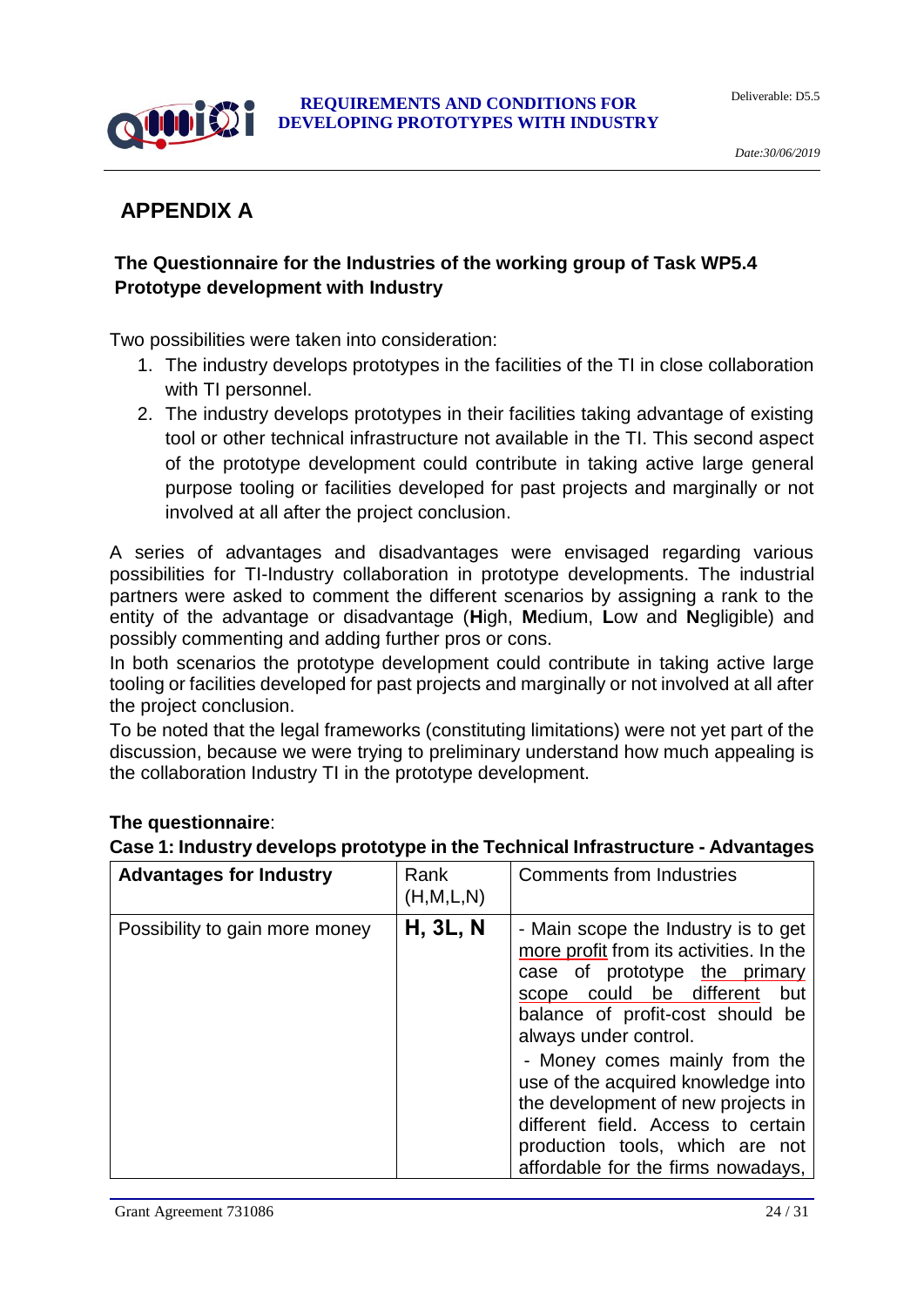

| Growing of the knowledges                                                                                                                                                                                                           | 3H, M, N  | would reduce costs and, hence,<br>allow companies a better money<br>value distribution.<br>- Depends on the subject and what<br>is available from TIs. This requires<br>people from industry to be present<br>at TI's with an associated cost.<br>- Working and living in a TI certainly                                                                                                                                                                                                                            |
|-------------------------------------------------------------------------------------------------------------------------------------------------------------------------------------------------------------------------------------|-----------|---------------------------------------------------------------------------------------------------------------------------------------------------------------------------------------------------------------------------------------------------------------------------------------------------------------------------------------------------------------------------------------------------------------------------------------------------------------------------------------------------------------------|
|                                                                                                                                                                                                                                     |           | allows<br>focus<br>more<br>and<br>information/experience<br>interchange.                                                                                                                                                                                                                                                                                                                                                                                                                                            |
| first<br>hand<br>and<br>Access<br>to<br>extremely high quality know how                                                                                                                                                             | 3H, M, N  | - Ti's have a high density of high<br>quality know how and sharing time<br>and space with fellow colleagues<br>should be very beneficial.                                                                                                                                                                                                                                                                                                                                                                           |
| Access to already available high<br>cost tooling/technologies<br>not<br>available in the industry due to<br>high cost/high risk in buying and<br>doing investment, in particular for<br>small<br>medium-sized<br>and<br>enterprises | 3H, M, L  | - The use of the tooling should be<br>not limited to the TI/ operators<br>- Small companies meet large<br>difficulties in justifying investments<br>in expensive and very specialize<br>tools, sometimes even<br>before<br>understanding<br>the<br>pros/cons<br>completely.<br>- The advantage depends on the<br>availability<br>real<br>οf<br>tooling/technologies                                                                                                                                                 |
| Limited economical investment /<br>low risk                                                                                                                                                                                         | 2H, 2M, L | - Investment in case of prototype<br>could not be justified. Investment is<br>done if industry expects a fair<br>return and use in a short-medium-<br>long period. Single prototype could<br>not justify investment unless it is<br>covered and paid by the external<br>funds.<br><b>There</b><br>risks<br>are<br>several<br>associated with this approach and<br>the economical investment would<br>vary. Specifically, the risk of letting<br>part of the personnel leave the<br>in seek<br>οf<br>company<br>more |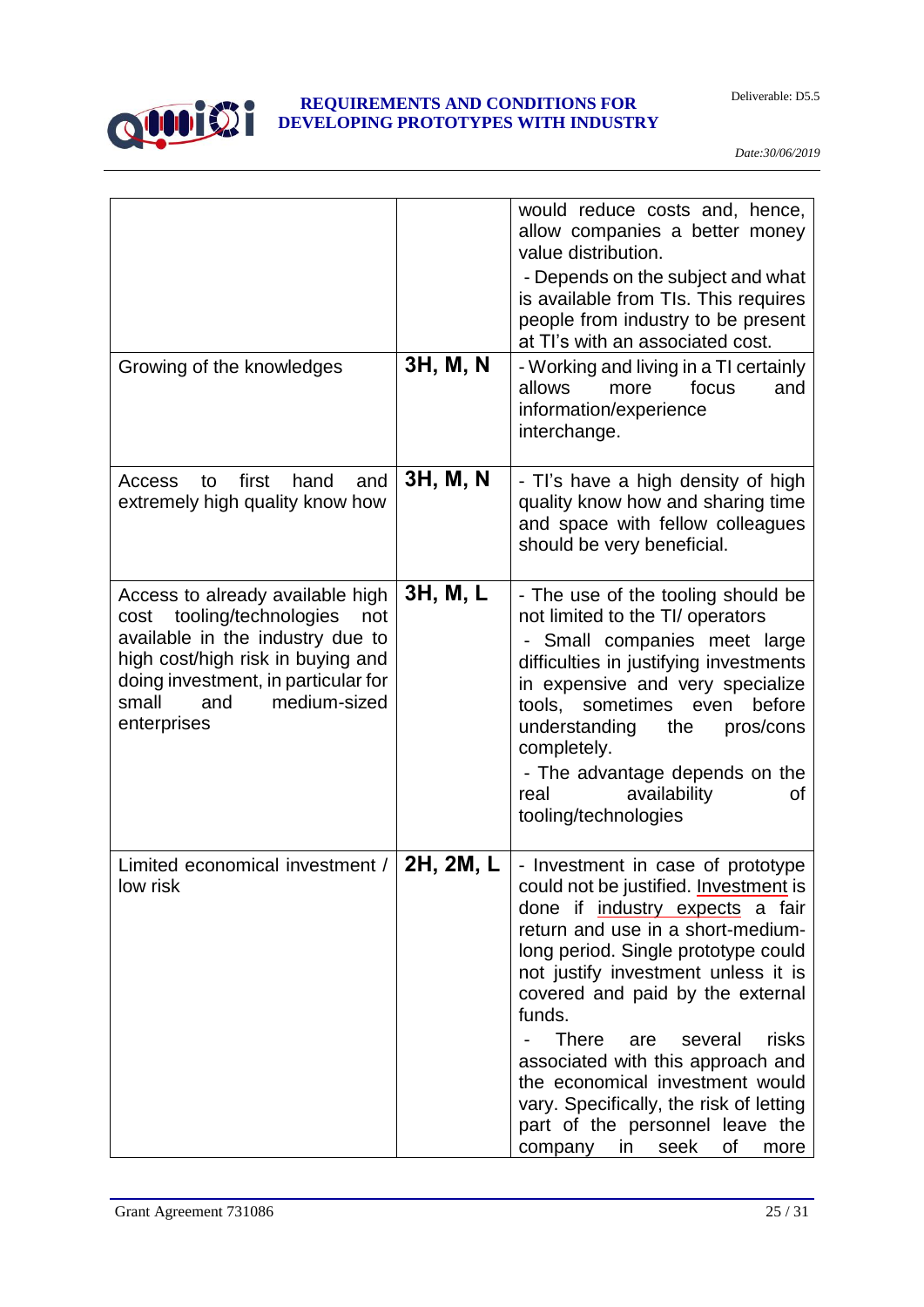Deliverable: D5.5



#### **REQUIREMENTS AND CONDITIONS FOR DEVELOPING PROTOTYPES WITH INDUSTRY**

*Date:30/06/2019*

|                                                                                              |          | appealing positions should<br>be<br>addressed.                                                                                                                                                                                                            |
|----------------------------------------------------------------------------------------------|----------|-----------------------------------------------------------------------------------------------------------------------------------------------------------------------------------------------------------------------------------------------------------|
| updated perception of<br>More<br>future possible markets (general<br>and accelerator fields) | 3H, M, L | - The industry will dispose a better<br>access to future markets as the TI<br>are closer to the new needs in<br>these fields.<br>- The market of interest for<br>industry is generally not to be found<br>in laboratories except for scientific<br>market |
| Other                                                                                        | н        | Relationship with<br>other<br>companies, companies,<br>especially<br>complementary companies<br>- in<br>order to propose system integrated<br>instead of just products                                                                                    |

The answers are H for 50%, M for 22%, L for 19%, and N for 9%, testifying that the advantages in this case are considered medium-high.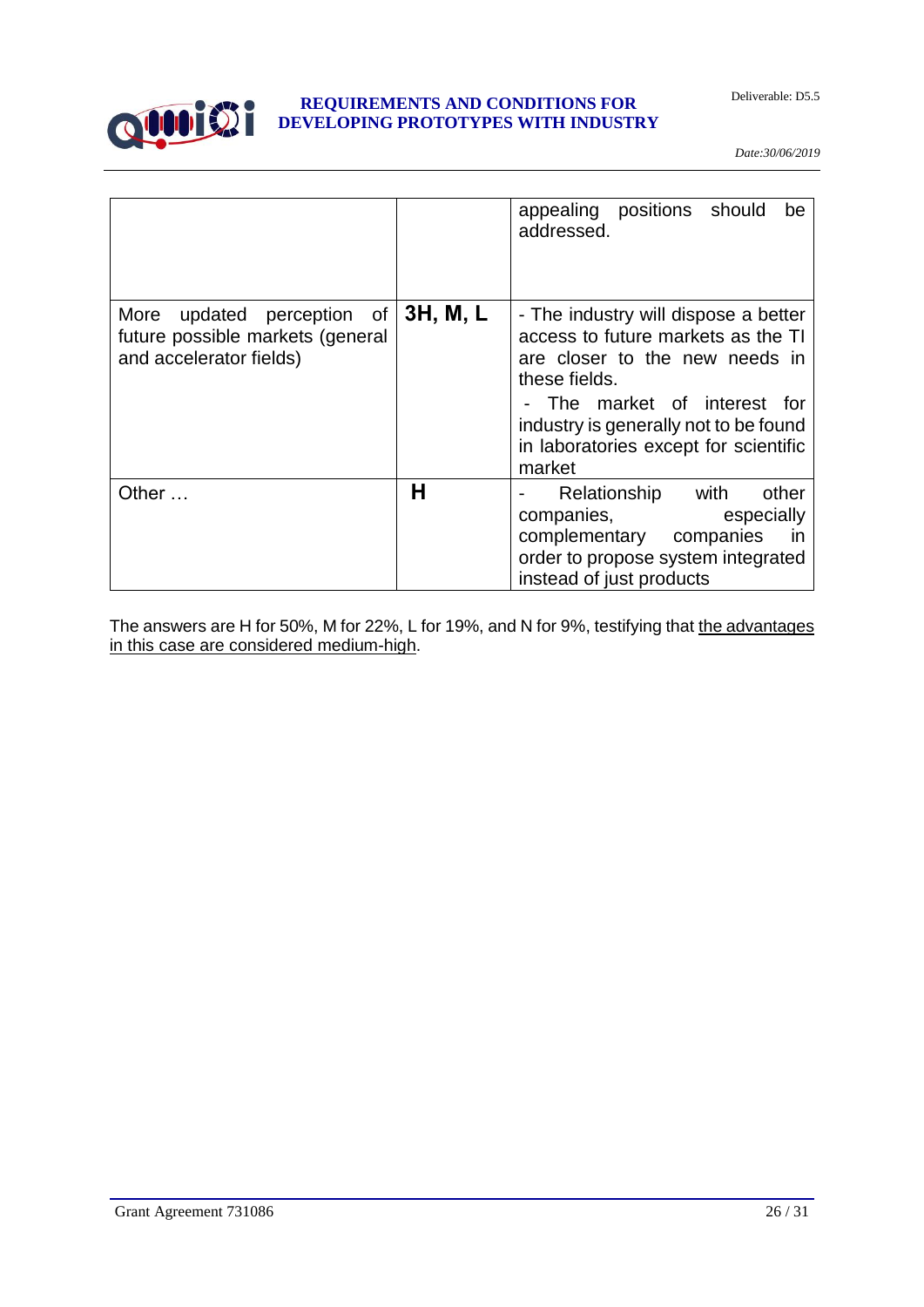

#### **Case 1: Industry develops prototype in the Technical Infrastructure – Disadvantages**

| <b>Disadvantages for Industry</b>                                                  | Rank<br>(H, M, L, N) | <b>Comments from Industry</b>                                                                                                                                                                                                                                                                                                                                                                                                                                                                                                                                                                                      |
|------------------------------------------------------------------------------------|----------------------|--------------------------------------------------------------------------------------------------------------------------------------------------------------------------------------------------------------------------------------------------------------------------------------------------------------------------------------------------------------------------------------------------------------------------------------------------------------------------------------------------------------------------------------------------------------------------------------------------------------------|
| Risk for TI founding availability /<br>reliability                                 | 2H, M, 2L            | - Foreseen availability and reliability<br>be<br>assessed<br>before<br>to<br>have<br>collaboration starts and contracted.                                                                                                                                                                                                                                                                                                                                                                                                                                                                                          |
| Complicated<br>procedure<br>for $ $<br>buying / call for tender (public<br>buying) | 2H, M, L,<br>N       | The procedures should not be more<br>complicated than strictly necessary.<br><b>Procedures</b><br>depend<br>on<br>each<br>institution.                                                                                                                                                                                                                                                                                                                                                                                                                                                                             |
| Co-working                                                                         | 2M, 2L, N            | - Tasks and responsabilities should<br>be clearly identified. Nevertheless<br>this aspect should not affect the<br>needed<br>cooperation<br>and<br>information's exchange.<br>Operators from industry could not be<br>allowed to use tooling-equipments<br>available into TI because rules<br>and/or training limitations<br>Co-working itself is never a<br>disadvantage if well organized.<br>Requires right/good skills and<br>$\overline{\phantom{0}}$<br>resources in due time from both<br>sides.<br>Foreground management will have<br>to be addressed.                                                     |
| <b>Not</b><br>direct<br>personal<br>management of TI personnel                     | H, 2M, L,<br>N       | - The control over the personnel<br>should be addressed in previous<br>arrangements. Even if, naturally<br>the TI/RI personnel will always<br>respond to<br>their<br>have<br>to<br>these managers<br>managers,<br>should have signed<br>common<br>goals shared with the Industry. A<br>management team with members<br>of both parts should be created.<br>Beside a formal agreement<br>$\qquad \qquad \blacksquare$<br>stating what will be the working<br>perimeter for each party, it is<br>preferable if it lays on a personal<br>and mutual agreement between<br>people and if there is a common<br>interest. |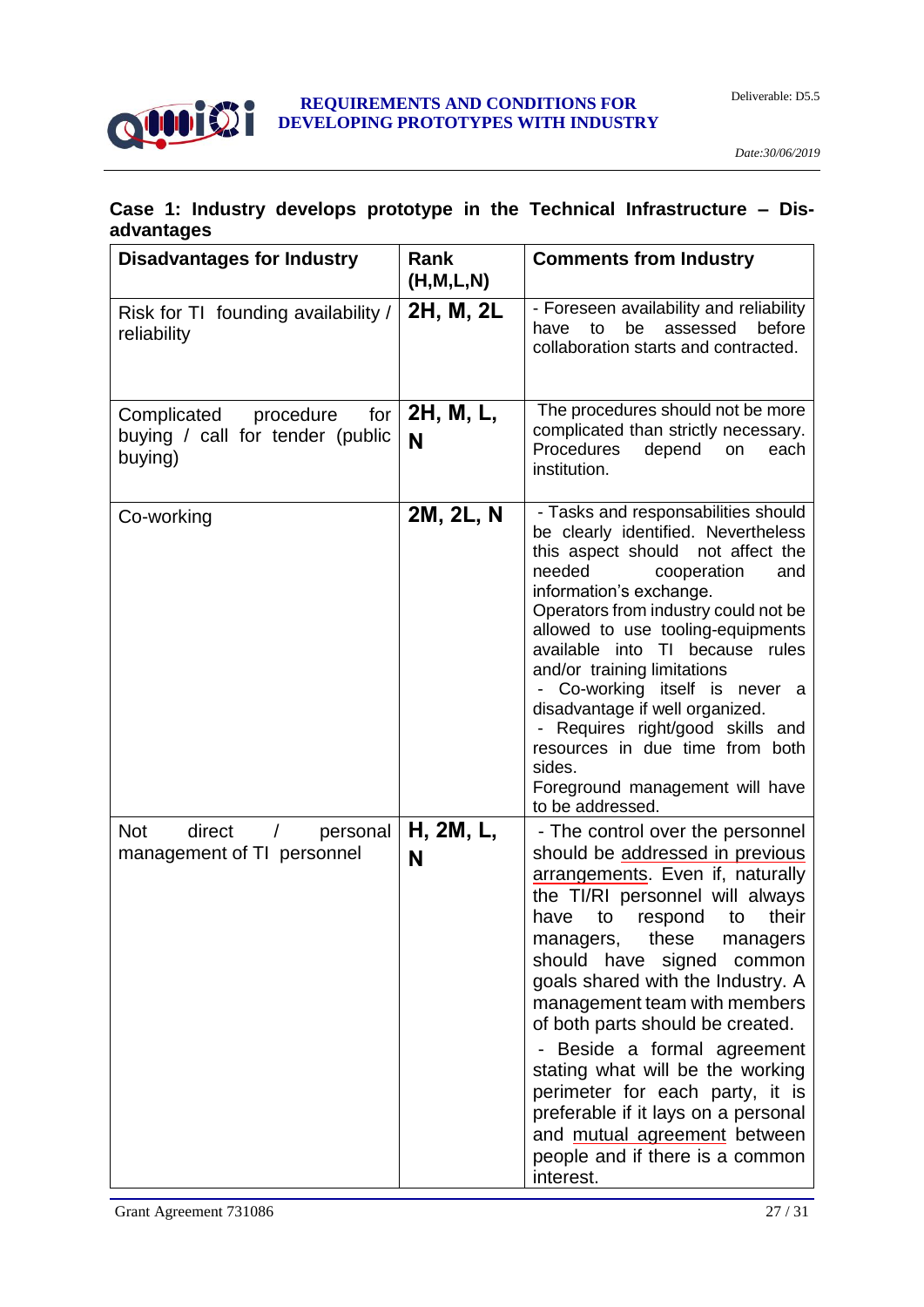



| Scheduling must be agreed with<br>TI and could be not fully under<br>industry control              | 3H, 2M      | - The time to market is essential<br>and even if not always easy to<br>master, it shall be controlled by<br>companies to ensure return of<br>investment.<br>- Scheduling can be mutually<br>agreed provided main industrial<br>milestones are fulfilled . Both<br>parties have a common interest<br>to succeed and deliver. |
|----------------------------------------------------------------------------------------------------|-------------|-----------------------------------------------------------------------------------------------------------------------------------------------------------------------------------------------------------------------------------------------------------------------------------------------------------------------------|
| Limitations in participating to call<br>for tender on the same field due<br>to national regulation | H, M, 2L, N |                                                                                                                                                                                                                                                                                                                             |
| Other                                                                                              |             | - It has to be taken into account<br>the necessity to move some<br>toolings from the Industry to the<br>TI because in many cases, the<br>Industry operator prefers to use<br>his usual equipment.                                                                                                                           |

The answers are H for 30%, M for 30%, L for 27%, and N for 13%, testifying that also the disadvantages in this case are considered medium-high.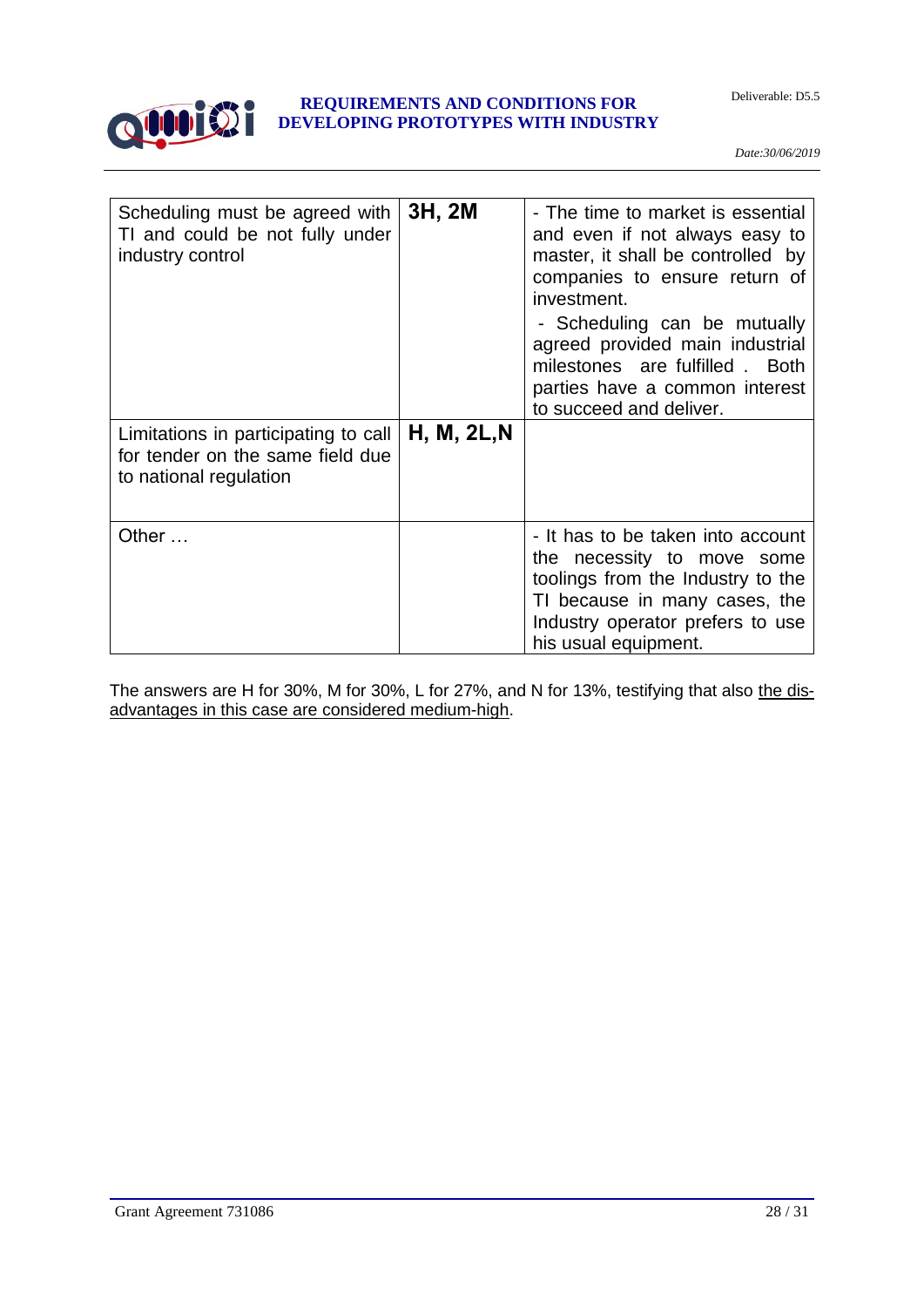

#### **Case 2: Industry develops prototype in their facilities with the collaboration of TI Advantages**

| <b>Advantages for Industry</b>                                                                                                                                                              | Rank<br>(H, M, L, N) | <b>Comments from Industry</b>                                                                                                                                                                                                                                                                                                                                                         |
|---------------------------------------------------------------------------------------------------------------------------------------------------------------------------------------------|----------------------|---------------------------------------------------------------------------------------------------------------------------------------------------------------------------------------------------------------------------------------------------------------------------------------------------------------------------------------------------------------------------------------|
| Access to up to date knowledges<br>potentially of interest for wider<br>market products                                                                                                     | 3H, M, L             | - The Industry must always monitor<br>the surrounding market environment<br>where<br>business<br>the<br>main<br>opportunities occur. The possibility to<br>access to TI knowledge could help                                                                                                                                                                                          |
| productivity of<br>the<br>Increased<br>plant/tool (used not only for<br>production but for prototyping<br>too).                                                                             | 3M,2L                | - The increased productivity of the<br>tool, related to the prototype, should<br>be marginal if the projects are to be<br>designed for medium or large size<br>batches of components. In case of<br>small productions instead, it could be<br>interesting.<br>- This could be in case of time-<br>sharing for some people/experts<br>working on different subjects in the<br>company. |
| 0f<br>Development<br>new<br>technologies before future mass<br>production or for wider market<br>products                                                                                   | 4H, L                | - The Industry needs the TI projects to<br>spin-off in order to make real profit.<br>The society would also benefit from<br>early adoption of potentially beneficial<br>technologies<br>- There is a gap between a prototype<br>and a series production. There can be<br>a transfer in due time from TI to<br>industry.                                                               |
| T1<br>Sensitize<br>to<br>personnel<br>industrial needs and methods                                                                                                                          | H, 3M, L             | - The TI personnel would certainly<br>grasp different point of views from the<br>various approaches to work from the<br>companies. Their methods, more than<br>their needs would<br>benefit.<br>The<br>Industry needs could be taken into<br>account when development choices<br>with<br>conflict<br>similar<br>outcome<br>expectative.                                               |
| Other<br>Crossing<br>together<br>industrial<br>methods<br>the<br>with<br>scientific<br>knowledge can favor optimization<br>(people are more "clever" when they<br>understand what they do). | L                    | Whatever the site chosen for the<br>prototyping, contacts and dialogue<br>between people from both cultures<br>are to be fostered.                                                                                                                                                                                                                                                    |

The answers are H for 38%, M for 33%, L for 29%, and no N, testifying that the advantages in this case are considered medium-high.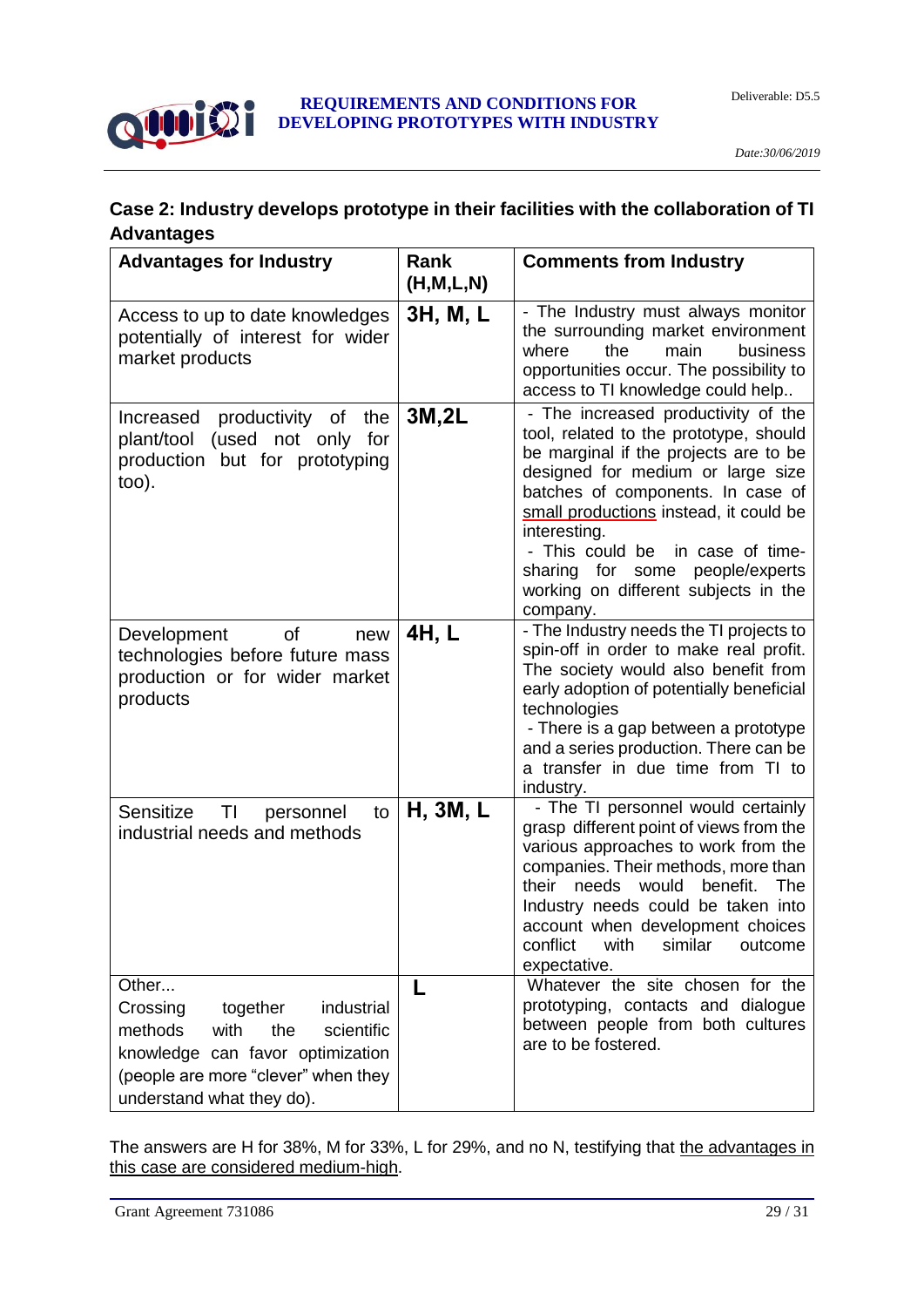

#### **Case 2: Industry develops prototype in their facilities with the collaboration of TI. Dis-advantage**

| <b>Disadvantages for Industry</b>                                                      | Rank<br>(H, M, L, N) | <b>Comments from Industry</b>                                                                                                                                                                                                                                                                                                                                                                                                                                                                                                                                                                                                                                                        |
|----------------------------------------------------------------------------------------|----------------------|--------------------------------------------------------------------------------------------------------------------------------------------------------------------------------------------------------------------------------------------------------------------------------------------------------------------------------------------------------------------------------------------------------------------------------------------------------------------------------------------------------------------------------------------------------------------------------------------------------------------------------------------------------------------------------------|
| General business risk for the<br>company                                               | H, 2M, 2L            | - It is difficult to foresee impact of<br>prototyping activities to the "standard"<br>industry programs<br>- There should be no bigger risk for<br>the companies than average. R&D<br>activities in the industry are foreseen<br>as a know-how source so financial<br>risks are studied to know the capacity<br>of the firm to select the size of the<br>projects to invest in.<br>- The collaboration purpose has to be<br>defined (transfer of existing know-<br>how, prototype feasibility using new<br>technologies evaluation). There is<br>a certain level of risk to be as possible<br>evaluated before the collaboration<br>starts. Stop and go steps have to be<br>planned. |
| Research scenario may change<br>and the<br>developed<br>prototype<br>becoming obsolete | H, 2M, 2N            | - It is<br>normal that during the<br>development of prototypes changes<br>will<br>occur.<br>good<br>project<br>A<br>management will be necessary to<br>foresee the evolution of the needs.<br>Even the own project could be the<br>source of changes.<br>- One has to stay pragmatic. This<br>possibility can occur whatever the<br>location for the prototyping.                                                                                                                                                                                                                                                                                                                    |
| limited market for the<br>No.<br>$\sqrt{2}$<br>developed prototypes                    | 2H, 2M, L            | - If market scenario ends with the<br>prototype, all the expected costs<br>should be covered by the prototype<br>program<br>- It is a problem the industry already<br>faces today. The prototypes are<br>designed with the only purpose of<br>serving the serial production for the<br>TI. Returns have to be taken into<br>account not only from a short term<br>point of view (invoicing) but from<br>knowledge acquisition that lead to<br>future projects/activities.<br>-The market study has to be done<br>before starting and continued in<br>parallel. As far as a collaborative work<br>is decided, the confidence in the                                                   |